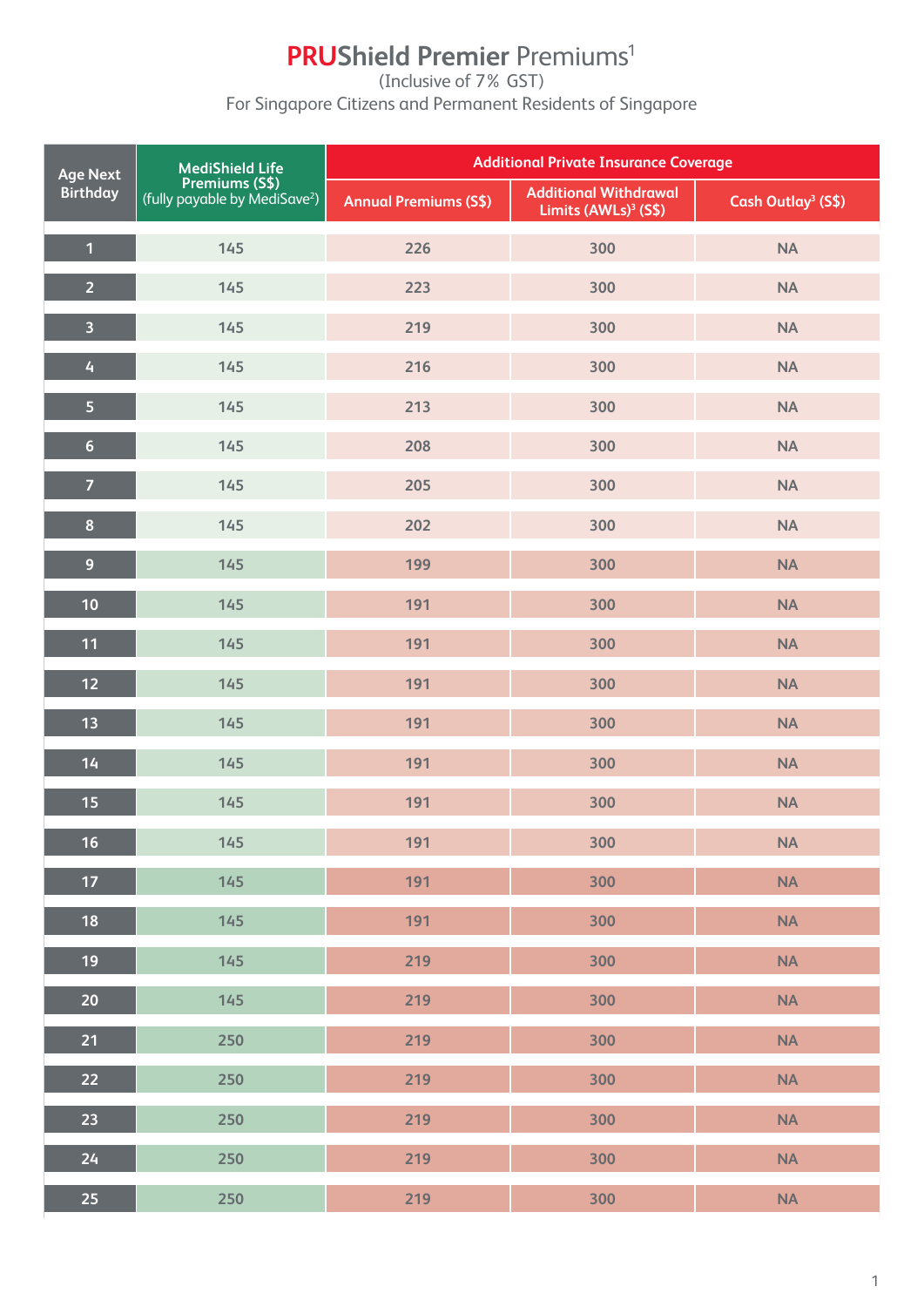| <b>Age Next</b> | <b>MediShield Life</b>                                             |                              | <b>Additional Private Insurance Coverage</b>                     |                                |  |
|-----------------|--------------------------------------------------------------------|------------------------------|------------------------------------------------------------------|--------------------------------|--|
| <b>Birthday</b> | <b>Premiums (S\$)</b><br>(fully payable by MediSave <sup>2</sup> ) | <b>Annual Premiums (S\$)</b> | <b>Additional Withdrawal</b><br>Limits (AWLs) <sup>3</sup> (S\$) | Cash Outlay <sup>3</sup> (S\$) |  |
| 26              | 250                                                                | 255                          | 300                                                              | <b>NA</b>                      |  |
| 27              | 250                                                                | 255                          | 300                                                              | <b>NA</b>                      |  |
| 28              | 250                                                                | 255                          | 300                                                              | <b>NA</b>                      |  |
| 29              | 250                                                                | 255                          | 300                                                              | <b>NA</b>                      |  |
| 30              | 250                                                                | 255                          | 300                                                              | <b>NA</b>                      |  |
| 31              | 390                                                                | 337                          | 300                                                              | 37                             |  |
| 32              | 390                                                                | 337                          | 300                                                              | 37                             |  |
| 33              | 390                                                                | 337                          | 300                                                              | 37                             |  |
| 34              | 390                                                                | 337                          | 300                                                              | 37                             |  |
| 35              | 390                                                                | 337                          | 300                                                              | 37                             |  |
| 36              | 390                                                                | 343                          | 300                                                              | 43                             |  |
| 37              | 390                                                                | 343                          | 300                                                              | 43                             |  |
| 38              | 390                                                                | 343                          | 300                                                              | 43                             |  |
| 39              | 390                                                                | 343                          | 300                                                              | 43                             |  |
| 40              | 390                                                                | 343                          | 300                                                              | 43                             |  |
| 41              | 525                                                                | 686                          | 600                                                              | 86                             |  |
| 42              | 525                                                                | 686                          | 600                                                              | 86                             |  |
| 43              | 525                                                                | 686                          | 600                                                              | 86                             |  |
| 44              | 525                                                                | 686                          | 600                                                              | 86                             |  |
| 45              | 525                                                                | 686                          | 600                                                              | 86                             |  |
| 46              | 525                                                                | 686                          | 600                                                              | 86                             |  |
| 47              | 525                                                                | 686                          | 600                                                              | 86                             |  |
| 48              | 525                                                                | 686                          | 600                                                              | 86                             |  |
| 49              | 525                                                                | 686                          | 600                                                              | 86                             |  |
| 50              | 525                                                                | 686                          | 600                                                              | 86                             |  |
| 51              | 800                                                                | 1,104                        | 600                                                              | 504                            |  |
| 52              | 800                                                                | 1,120                        | 600                                                              | 520                            |  |
| 53              | 800                                                                | 1,171                        | 600                                                              | 571                            |  |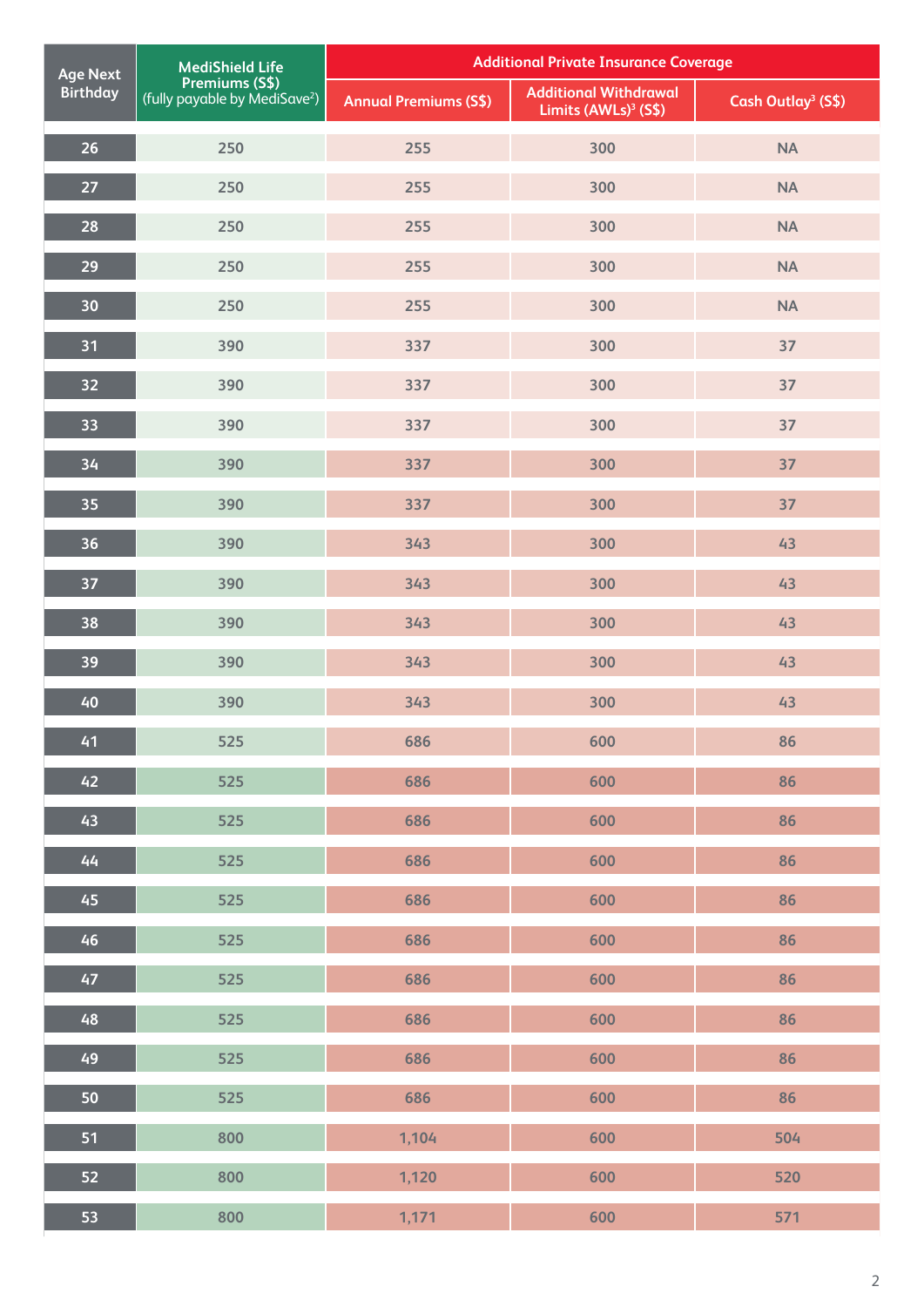| <b>Age Next</b> | <b>MediShield Life</b>                                      |                              | <b>Additional Private Insurance Coverage</b>                     |                                |
|-----------------|-------------------------------------------------------------|------------------------------|------------------------------------------------------------------|--------------------------------|
| <b>Birthday</b> | Premiums (S\$)<br>(fully payable by MediSave <sup>2</sup> ) | <b>Annual Premiums (S\$)</b> | <b>Additional Withdrawal</b><br>Limits (AWLs) <sup>3</sup> (S\$) | Cash Outlay <sup>3</sup> (S\$) |
| 54              | 800                                                         | 1,220                        | 600                                                              | 620                            |
| 55              | 800                                                         | 1,271                        | 600                                                              | 671                            |
| 56              | 800                                                         | 1,359                        | 600                                                              | 759                            |
| 57              | 800                                                         | 1,512                        | 600                                                              | 912                            |
| 58              | 800                                                         | 1,512                        | 600                                                              | 912                            |
| 59              | 800                                                         | 1,512                        | 600                                                              | 912                            |
| 60              | 800                                                         | 1,512                        | 600                                                              | 912                            |
| 61              | 1,020                                                       | 1,990                        | 600                                                              | 1,390                          |
| 62              | 1,020                                                       | 2,005                        | 600                                                              | 1,405                          |
| 63              | 1,020                                                       | 2,005                        | 600                                                              | 1,405                          |
| 64              | 1,020                                                       | 2,005                        | 600                                                              | 1,405                          |
| 65              | 1,020                                                       | 2,005                        | 600                                                              | 1,405                          |
| 66              | 1,100                                                       | 2,790                        | 600                                                              | 2,190                          |
| 67              | 1,100                                                       | 2,990                        | 600                                                              | 2,390                          |
| 68              | 1,100                                                       | 3,015                        | 600                                                              | 2,415                          |
| 69              | 1,100                                                       | 3,015                        | 600                                                              | 2,415                          |
| 70              | 1,100                                                       | 3,015                        | 600                                                              | 2,415                          |
| 71              | 1,195                                                       | 3,557                        | 900                                                              | 2,657                          |
| 72              | 1,195                                                       | 3,731                        | 900                                                              | 2,831                          |
| 73              | 1,195                                                       | 3,744                        | 900                                                              | 2,844                          |
| 74              | 1,320                                                       | 3,968                        | 900                                                              | 3,068                          |
| 75              | 1,320                                                       | 4,361                        | 900                                                              | 3,461                          |
| 76 <sup>4</sup> | 1,530                                                       | 4,558                        | 900                                                              | 3,658                          |
| 77 <sup>4</sup> | 1,530                                                       | 4,953                        | 900                                                              | 4,053                          |
| 784             | 1,530                                                       | 5,242                        | 900                                                              | 4,342                          |
| 794             | 1,590                                                       | 5,474                        | 900                                                              | 4,574                          |
| 80 <sup>4</sup> | 1,590                                                       | 5,956                        | 900                                                              | 5,056                          |
| 81 <sup>4</sup> | 1,675                                                       | 6,341                        | 900                                                              | 5,441                          |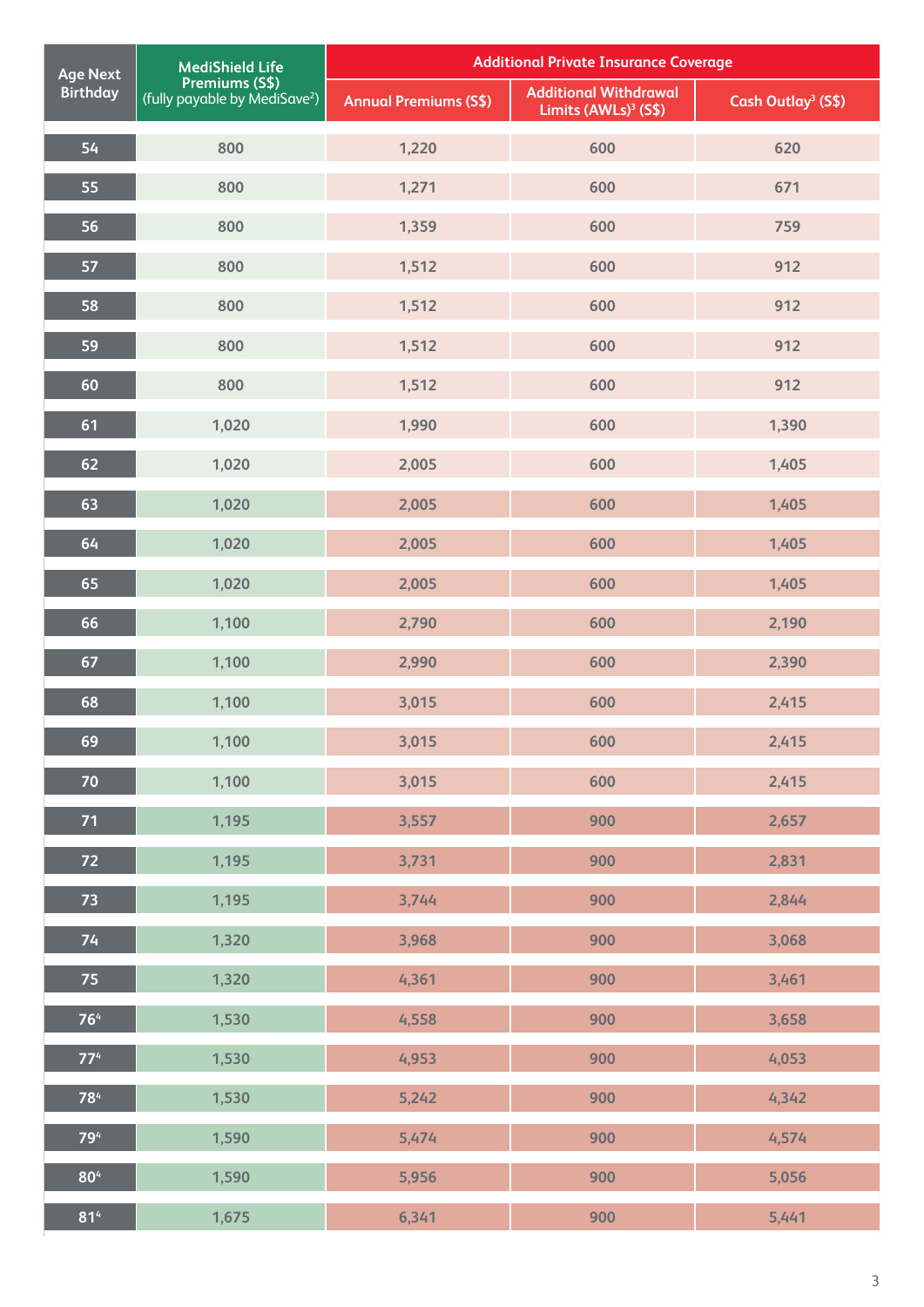| <b>MediShield Life</b><br><b>Age Next</b> |                                                             | <b>Additional Private Insurance Coverage</b> |                                                                  |                                |  |
|-------------------------------------------|-------------------------------------------------------------|----------------------------------------------|------------------------------------------------------------------|--------------------------------|--|
| <b>Birthday</b>                           | Premiums (S\$)<br>(fully payable by MediSave <sup>2</sup> ) | <b>Annual Premiums (S\$)</b>                 | <b>Additional Withdrawal</b><br>Limits (AWLs) <sup>3</sup> (S\$) | Cash Outlay <sup>3</sup> (S\$) |  |
| $82^{4}$                                  | 1,675                                                       | 6,822                                        | 900                                                              | 5,922                          |  |
| 834                                       | 1,675                                                       | 7,400                                        | 900                                                              | 6,500                          |  |
| 84 <sup>4</sup>                           | 1,935                                                       | 7,750                                        | 900                                                              | 6,850                          |  |
| 85 <sup>4</sup>                           | 1,935                                                       | 8,079                                        | 900                                                              | 7,179                          |  |
| 864                                       | 2,025                                                       | 8,320                                        | 900                                                              | 7,420                          |  |
| 874                                       | 2,025                                                       | 8,649                                        | 900                                                              | 7,749                          |  |
| 884                                       | 2,025                                                       | 8,978                                        | 900                                                              | 8,078                          |  |
| 894                                       | 2,025                                                       | 9,309                                        | 900                                                              | 8,409                          |  |
| 90 <sup>4</sup>                           | 2,025                                                       | 9,498                                        | 900                                                              | 8,598                          |  |
| 91 <sup>4</sup>                           | 2,055                                                       | 9,557                                        | 900                                                              | 8,657                          |  |
| 92 <sup>4</sup>                           | 2,055                                                       | 9,557                                        | 900                                                              | 8,657                          |  |
| 934                                       | 2,055                                                       | 9,557                                        | 900                                                              | 8,657                          |  |
| 94 <sup>4</sup>                           | 2,055                                                       | 10,410                                       | 900                                                              | 9,510                          |  |
| 954                                       | 2,055                                                       | 10,478                                       | 900                                                              | 9,578                          |  |
| 964                                       | 2,055                                                       | 10,561                                       | 900                                                              | 9,661                          |  |
| 97 <sup>4</sup>                           | 2,055                                                       | 10,637                                       | 900                                                              | 9,737                          |  |
| 984                                       | 2,055                                                       | 10,637                                       | 900                                                              | 9,737                          |  |
| 994                                       | 2,055                                                       | 10,637                                       | 900                                                              | 9,737                          |  |
| 1004                                      | 2,055                                                       | 10,637                                       | 900                                                              | 9,737                          |  |
| > 100 <sup>4</sup>                        | 2,055                                                       | 10,637                                       | 900                                                              | 9,737                          |  |

- 1 Premiums are for standard life where standard life is a life assured who, at point of proposal, does not have any pre-existing conditions.
- 2 Your MediShield Life premiums may differ depending on your premium subsidies, premium rebates and whether you need to pay for the Additional Premiums. The net MediShield Life premium payable after accounting for these is fully payable by MediSave.
- 3 These columns are not applicable if you are paying the premiums in full with cash.
- 4 Maximum entry age is 75 age next birthday for the Life Assured who is a Singapore Citizen / Permanent Resident. Premiums shown are for renewal only.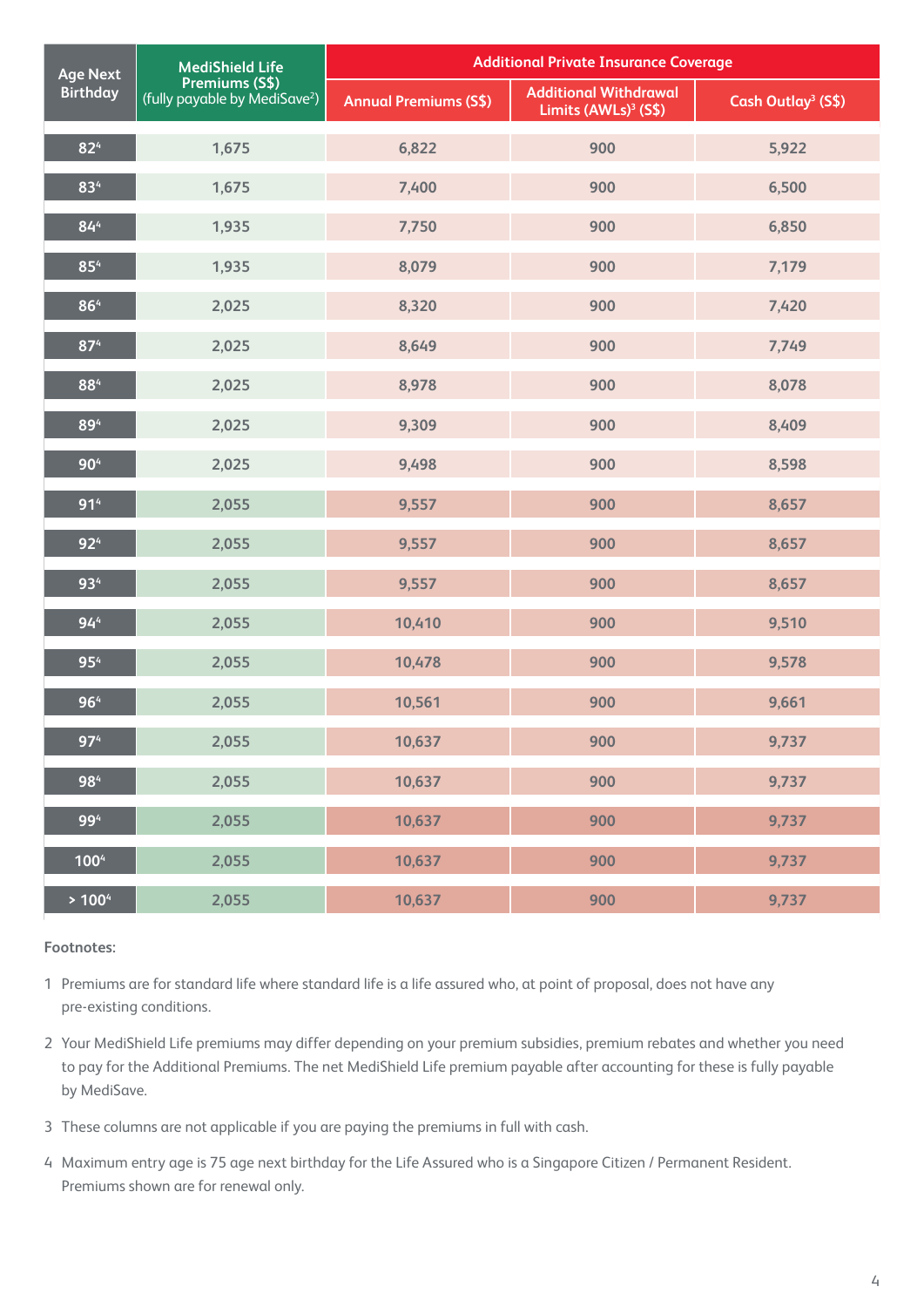# **PRUShield Premier** Premiums**<sup>1</sup>**

(Inclusive of 7% GST)

For Foreigners who are dependants of Singapore Citizen or of Permanent Resident of Singapore (Type 2)

| <b>Age Next</b><br><b>Birthday</b> | <b>Full PRUShield Annual</b><br>Premiums (S\$) | <b>MediSave Withdrawal</b><br><b>Limits for Full PRUShield</b><br>Premiums <sup>4,7</sup> (S\$) | Cash Outlay <sup>4</sup> (S\$) | <b>Full PRUShield Monthly</b><br>Premiums <sup>9</sup> (S\$) |
|------------------------------------|------------------------------------------------|-------------------------------------------------------------------------------------------------|--------------------------------|--------------------------------------------------------------|
| $\overline{1}$                     | 371                                            | 445                                                                                             | <b>NA</b>                      | 31.54                                                        |
| $\overline{2}$                     | 368                                            | 445                                                                                             | <b>NA</b>                      | 31.28                                                        |
| $\overline{\mathbf{3}}$            | 364                                            | 445                                                                                             | <b>NA</b>                      | 30.94                                                        |
| $\overline{4}$                     | 361                                            | 445                                                                                             | <b>NA</b>                      | 30.69                                                        |
| $\overline{\mathbf{5}}$            | 358                                            | 445                                                                                             | <b>NA</b>                      | 30.43                                                        |
| $6\phantom{a}$                     | 353                                            | 445                                                                                             | <b>NA</b>                      | 30.01                                                        |
| $\overline{7}$                     | 350                                            | 445                                                                                             | <b>NA</b>                      | 29.75                                                        |
| $\bf{8}$                           | 347                                            | 445                                                                                             | <b>NA</b>                      | 29.50                                                        |
| $\overline{9}$                     | 344                                            | 445                                                                                             | <b>NA</b>                      | 29.24                                                        |
| 10                                 | 336                                            | 445                                                                                             | <b>NA</b>                      | 28.56                                                        |
| 11                                 | 336                                            | 445                                                                                             | <b>NA</b>                      | 28.56                                                        |
| $12$                               | 336                                            | 445                                                                                             | <b>NA</b>                      | 28.56                                                        |
| 13                                 | 336                                            | 445                                                                                             | <b>NA</b>                      | 28.56                                                        |
| 14                                 | 336                                            | 445                                                                                             | <b>NA</b>                      | 28.56                                                        |
| 15                                 | 336                                            | 445                                                                                             | <b>NA</b>                      | 28.56                                                        |
| 16                                 | 336                                            | 445                                                                                             | <b>NA</b>                      | 28.56                                                        |
| $17$                               | 336                                            | 445                                                                                             | <b>NA</b>                      | 28.56                                                        |
| 18                                 | 336                                            | 445                                                                                             | <b>NA</b>                      | 28.56                                                        |
| 19                                 | 364                                            | 445                                                                                             | <b>NA</b>                      | 30.94                                                        |
| 20                                 | 364                                            | 445                                                                                             | <b>NA</b>                      | 30.94                                                        |
| 21                                 | 469                                            | 550                                                                                             | <b>NA</b>                      | 39.87                                                        |
| 22                                 | 469                                            | 550                                                                                             | <b>NA</b>                      | 39.87                                                        |
| 23                                 | 469                                            | 550                                                                                             | <b>NA</b>                      | 39.87                                                        |
| 24                                 | 469                                            | 550                                                                                             | <b>NA</b>                      | 39.87                                                        |
| 25                                 | 469                                            | 550                                                                                             | NA                             | 39.87                                                        |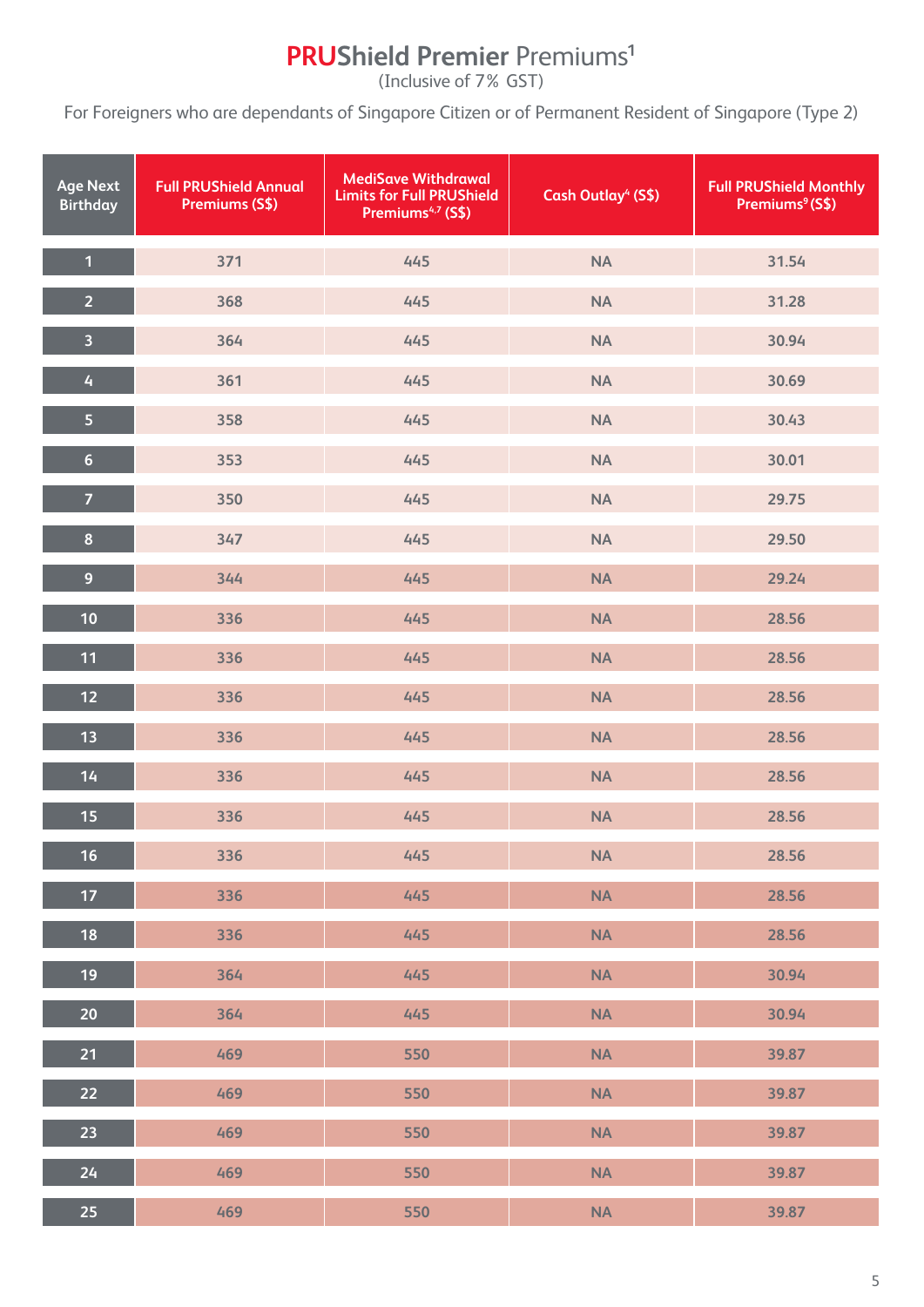| <b>Age Next</b><br><b>Birthday</b> | <b>Full PRUShield Annual</b><br><b>Premiums (S)</b> | <b>MediSave Withdrawal</b><br><b>Limits for Full PRUShield</b><br>Premiums <sup>4,7</sup> (S) | <b>Cash Outlay<sup>4</sup> (S)</b> | <b>Full PRUShield Monthly</b><br>Premiums <sup>9</sup> (S) |
|------------------------------------|-----------------------------------------------------|-----------------------------------------------------------------------------------------------|------------------------------------|------------------------------------------------------------|
| 26                                 | 505                                                 | 550                                                                                           | <b>NA</b>                          | 42.93                                                      |
| 27                                 | 505                                                 | 550                                                                                           | <b>NA</b>                          | 42.93                                                      |
| 28                                 | 505                                                 | 550                                                                                           | <b>NA</b>                          | 42.93                                                      |
| 29                                 | 505                                                 | 550                                                                                           | <b>NA</b>                          | 42.93                                                      |
| 30                                 | 505                                                 | 550                                                                                           | <b>NA</b>                          | 42.93                                                      |
| 31                                 | 727                                                 | 690                                                                                           | 37                                 | 61.80                                                      |
| 32                                 | 727                                                 | 690                                                                                           | 37                                 | 61.80                                                      |
| 33                                 | 727                                                 | 690                                                                                           | 37                                 | 61.80                                                      |
| 34                                 | 727                                                 | 690                                                                                           | 37                                 | 61.80                                                      |
| 35                                 | 727                                                 | 690                                                                                           | 37                                 | 61.80                                                      |
| 36                                 | 733                                                 | 690                                                                                           | 43                                 | 62.31                                                      |
| 37                                 | 733                                                 | 690                                                                                           | 43                                 | 62.31                                                      |
| 38                                 | 733                                                 | 690                                                                                           | 43                                 | 62.31                                                      |
| 39                                 | 733                                                 | 690                                                                                           | 43                                 | 62.31                                                      |
| 40                                 | 733                                                 | 690                                                                                           | 43                                 | 62.31                                                      |
| 41                                 | 1,211                                               | 1,125                                                                                         | 86                                 | 102.94                                                     |
| 42                                 | 1,211                                               | 1,125                                                                                         | 86                                 | 102.94                                                     |
| 43                                 | 1,211                                               | 1,125                                                                                         | 86                                 | 102.94                                                     |
| 44                                 | 1,211                                               | 1,125                                                                                         | 86                                 | 102.94                                                     |
| 45                                 | 1,211                                               | 1,125                                                                                         | 86                                 | 102.94                                                     |
| 46                                 | 1,211                                               | 1,125                                                                                         | 86                                 | 102.94                                                     |
| 47                                 | 1,211                                               | 1,125                                                                                         | 86                                 | 102.94                                                     |
| 48                                 | 1,211                                               | 1,125                                                                                         | 86                                 | 102.94                                                     |
| 49                                 | 1,211                                               | 1,125                                                                                         | 86                                 | 102.94                                                     |
| 50                                 | 1,211                                               | 1,125                                                                                         | 86                                 | 102.94                                                     |
| 51                                 | 1,904                                               | 1,400                                                                                         | 504                                | 161.84                                                     |
| 52                                 | 1,920                                               | 1,400                                                                                         | 520                                | 163.20                                                     |
| 53                                 | 1,971                                               | 1,400                                                                                         | 571                                | 167.54                                                     |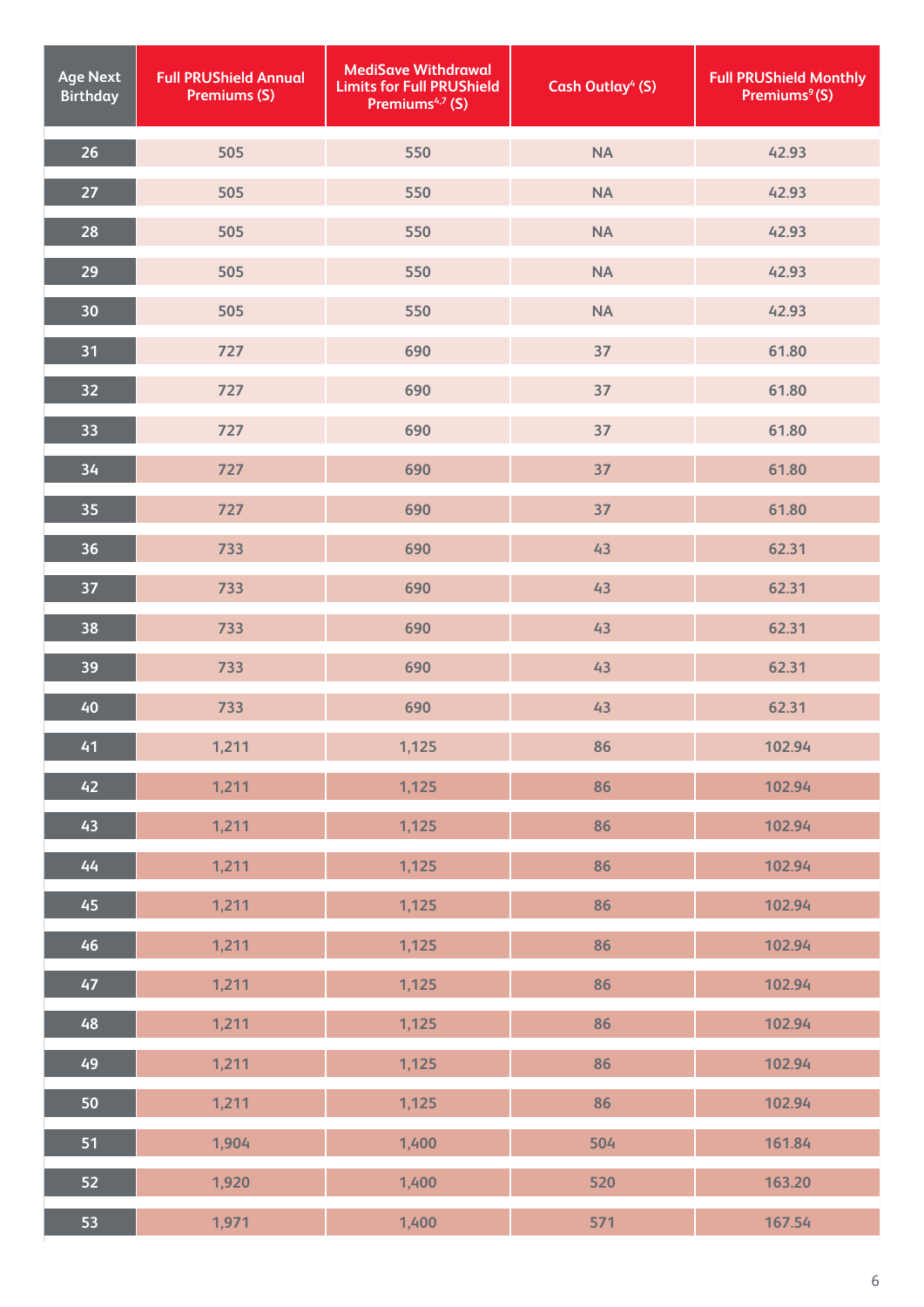| <b>Age Next</b><br><b>Birthday</b> | <b>Full PRUShield Annual</b><br>Premiums (S\$) | <b>MediSave Withdrawal</b><br><b>Limits for Full PRUShield</b><br>Premiums <sup>4,7</sup> (S\$) | Cash Outlay <sup>4</sup> (S\$) | <b>Full PRUShield Monthly</b><br>Premiums <sup>9</sup> (S\$) |
|------------------------------------|------------------------------------------------|-------------------------------------------------------------------------------------------------|--------------------------------|--------------------------------------------------------------|
| 54                                 | 2,020                                          | 1,400                                                                                           | 620                            | 171.70                                                       |
| 55                                 | 2,071                                          | 1,400                                                                                           | 671                            | 176.04                                                       |
| 56                                 | 2,159                                          | 1,400                                                                                           | 759                            | 183.52                                                       |
| 57                                 | 2,312                                          | 1,400                                                                                           | 912                            | 196.52                                                       |
| 58                                 | 2,312                                          | 1,400                                                                                           | 912                            | 196.52                                                       |
| 59                                 | 2,312                                          | 1,400                                                                                           | 912                            | 196.52                                                       |
| 60                                 | 2,312                                          | 1,400                                                                                           | 912                            | 196.52                                                       |
| 61                                 | 3,010                                          | 1,620                                                                                           | 1,390                          | 255.85                                                       |
| 62                                 | 3,025                                          | 1,620                                                                                           | 1,405                          | 257.13                                                       |
| 63                                 | 3,025                                          | 1,620                                                                                           | 1,405                          | 257.13                                                       |
| 64                                 | 3,025                                          | 1,620                                                                                           | 1,405                          | 257.13                                                       |
| 65                                 | 3,025                                          | 1,620                                                                                           | 1,405                          | 257.13                                                       |
| 66                                 | 3,890                                          | 1,700                                                                                           | 2,190                          | 330.65                                                       |
| 67                                 | 4,090                                          | 1,700                                                                                           | 2,390                          | 347.65                                                       |
| 68                                 | 4,115                                          | 1,700                                                                                           | 2,415                          | 349.78                                                       |
| 69                                 | 4,115                                          | 1,700                                                                                           | 2,415                          | 349.78                                                       |
| 70                                 | 4,115                                          | 1,700                                                                                           | 2,415                          | 349.78                                                       |
| 71                                 | 4,752                                          | 2,095                                                                                           | 2,657                          | 403.92                                                       |
| 72                                 | 4,926                                          | 2,095                                                                                           | 2,831                          | 418.71                                                       |
| 73                                 | 4,939                                          | 2,095                                                                                           | 2,844                          | 419.82                                                       |
| 74                                 | 5,288                                          | 2,220                                                                                           | 3,068                          | 449.48                                                       |
| 75                                 | 5,681                                          | 2,220                                                                                           | 3,461                          | 482.89                                                       |
| 76 <sup>5</sup>                    | 6,088                                          | 2,430                                                                                           | 3,658                          | 517.48                                                       |
| $77^5$                             | 6,483                                          | 2,430                                                                                           | 4,053                          | 551.06                                                       |
| 785                                | 6,772                                          | 2,430                                                                                           | 4,342                          | 575.62                                                       |
| 795                                | 7,064                                          | 2,490                                                                                           | 4,574                          | 600.44                                                       |
| 80 <sup>5</sup>                    | 7,546                                          | 2,490                                                                                           | 5,056                          | 641.41                                                       |
| 81 <sup>5</sup>                    | 8,016                                          | 2,575                                                                                           | 5,441                          | 681.36                                                       |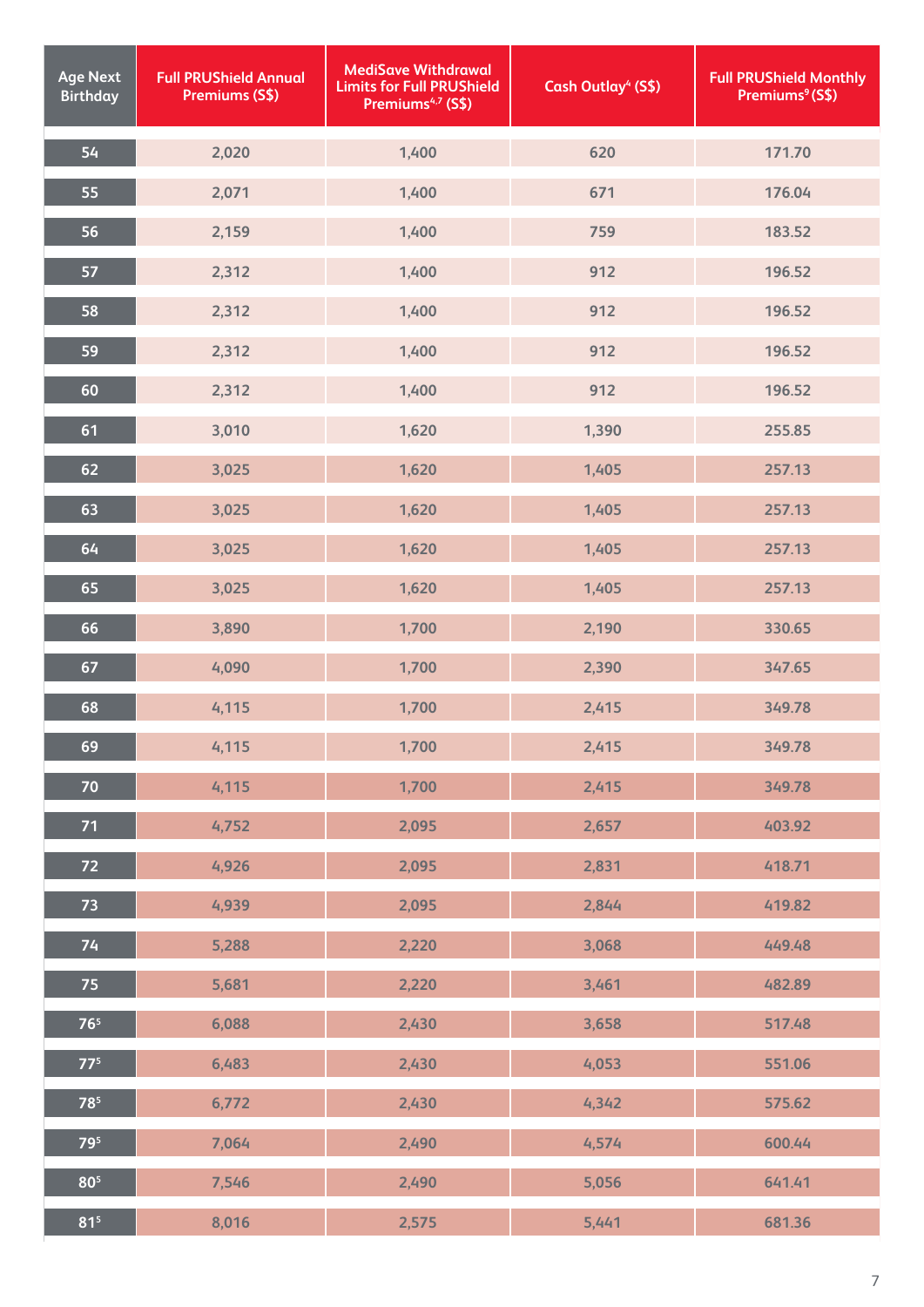| <b>Age Next</b><br><b>Birthday</b> | <b>Full PRUShield Annual</b><br>Premiums (S\$) | <b>MediSave Withdrawal</b><br><b>Limits for Full PRUShield</b><br>Premiums <sup>4,7</sup> (S\$) | Cash Outlay <sup>4</sup> (S\$) | <b>Full PRUShield Monthly</b><br>Premiums <sup>9</sup> (S\$) |
|------------------------------------|------------------------------------------------|-------------------------------------------------------------------------------------------------|--------------------------------|--------------------------------------------------------------|
| $82^{5}$                           | 8,497                                          | 2,575                                                                                           | 5,922                          | 722.25                                                       |
| 835                                | 9,075                                          | 2,575                                                                                           | 6,500                          | 771.38                                                       |
| 84 <sup>5</sup>                    | 9,685                                          | 2,835                                                                                           | 6,850                          | 823.23                                                       |
| 85 <sup>5</sup>                    | 10,014                                         | 2,835                                                                                           | 7,179                          | 851.19                                                       |
| 86 <sup>5</sup>                    | 10,345                                         | 2,925                                                                                           | 7,420                          | 879.33                                                       |
| 87 <sup>5</sup>                    | 10,674                                         | 2,925                                                                                           | 7,749                          | 907.29                                                       |
| 885                                | 11,003                                         | 2,925                                                                                           | 8,078                          | 935.26                                                       |
| 895                                | 11,334                                         | 2,925                                                                                           | 8,409                          | 963.39                                                       |
| 90 <sup>5</sup>                    | 11,523                                         | 2,925                                                                                           | 8,598                          | 979.46                                                       |
| 91 <sup>5</sup>                    | 11,612                                         | 2,955                                                                                           | 8,657                          | 987.02                                                       |
| $92^{5}$                           | 11,612                                         | 2,955                                                                                           | 8,657                          | 987.02                                                       |
| 93 <sup>5</sup>                    | 11,612                                         | 2,955                                                                                           | 8,657                          | 987.02                                                       |
| $94^{5}$                           | 12,465                                         | 2,955                                                                                           | 9,510                          | 1,059.53                                                     |
| 95 <sup>5</sup>                    | 12,533                                         | 2,955                                                                                           | 9,578                          | 1,065.31                                                     |
| 96 <sup>5</sup>                    | 12,616                                         | 2,955                                                                                           | 9,661                          | 1,072.36                                                     |
| 97 <sup>5</sup>                    | 12,692                                         | 2,955                                                                                           | 9,737                          | 1,078.82                                                     |
| 985                                | 12,692                                         | 2,955                                                                                           | 9,737                          | 1,078.82                                                     |
| 995                                | 12,692                                         | 2,955                                                                                           | 9,737                          | 1,078.82                                                     |
| 100 <sup>5</sup>                   | 12,692                                         | 2,955                                                                                           | 9,737                          | 1,078.82                                                     |
| $> 100^5$                          | 12,692                                         | 2,955                                                                                           | 9,737                          | 1,078.82                                                     |

- Premiums are for standard life where standard life is a life assured who, at point of proposal, does not have any pre-existing conditions.
- These columns are not applicable if you are paying the premiums in full with cash.
- Maximum entry age is 75 age next birthday for the Life Assured who is a Foreigner (Type 1 or 2). Premiums shown are for renewal only.
- If you are a Foreigner dependant whose plan does not have a MediShield Life portion, your payer is allowed to utilise an equivalent amount of MediSave to pay your premiums only if you are the spouse, child or parent of the payer.
- If you are a Foreigner, monthly payment mode is only available if the full **PRUShield** premiums is paid with Cash only.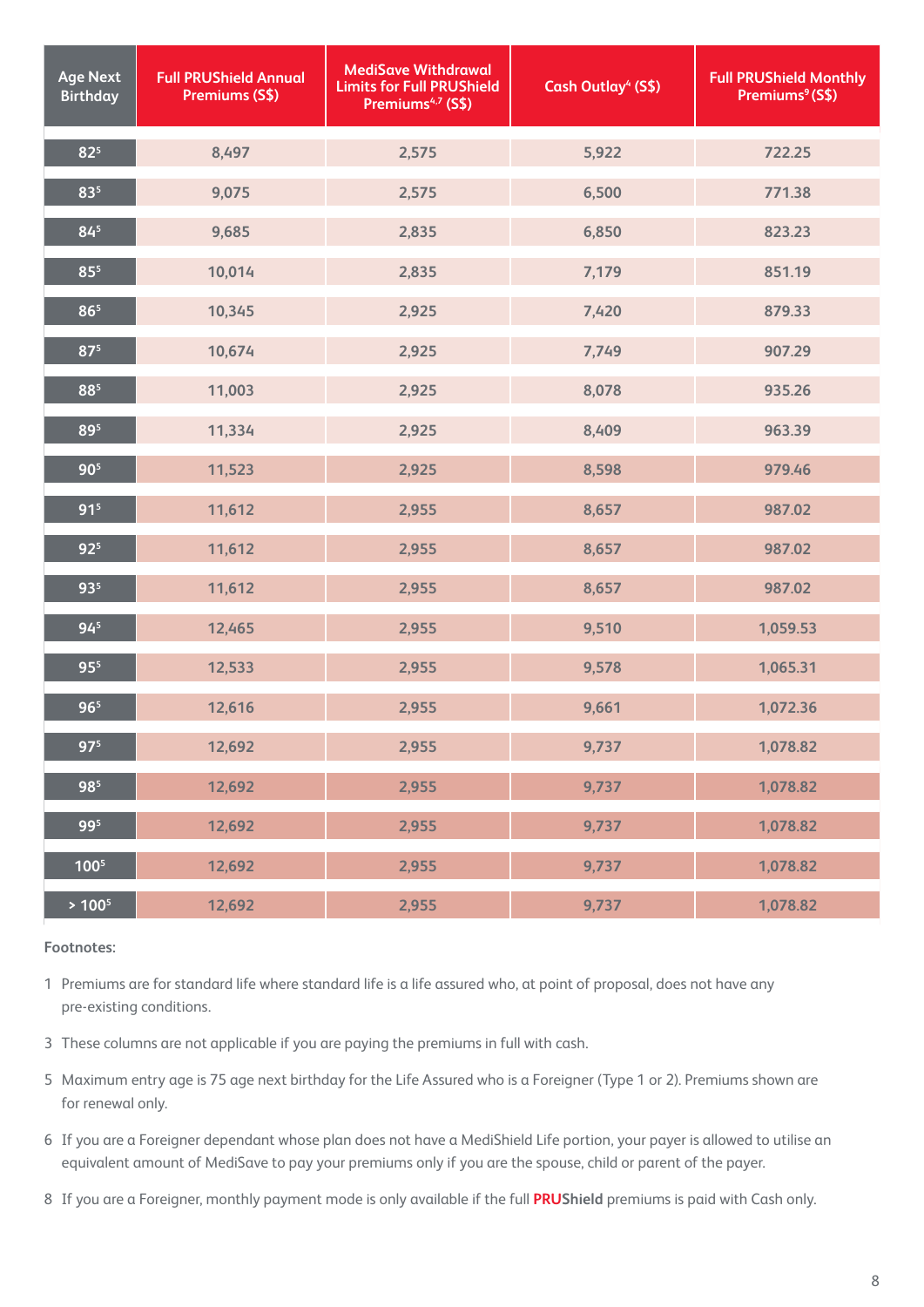# **PRUShield Premier Premiums<sup>1</sup>**

(Inclusive of 7% GST)

For Foreigners with Eligible Valid Pass (Type 1)

| <b>Age Next Birthday</b> | <b>Full PRUShield Annual</b><br>Premiums <sup>7</sup> (S\$) | <b>Full PRUShield Monthly</b><br>Premiums <sup>8</sup> (S\$) |
|--------------------------|-------------------------------------------------------------|--------------------------------------------------------------|
| $\overline{1}$           | 371                                                         | 31.54                                                        |
| $\overline{2}$           | 368                                                         | 31.28                                                        |
| $\overline{\mathbf{3}}$  | 364                                                         | 30.94                                                        |
| $\overline{4}$           | 361                                                         | 30.69                                                        |
| $\overline{\mathbf{5}}$  | 358                                                         | 30.43                                                        |
| $6\phantom{a}$           | 353                                                         | 30.01                                                        |
| $\overline{7}$           | 350                                                         | 29.75                                                        |
| 8                        | 347                                                         | 29.50                                                        |
| $\overline{9}$           | 344                                                         | 29.24                                                        |
| 10                       | 336                                                         | 28.56                                                        |
| 11                       | 336                                                         | 28.56                                                        |
| 12                       | 336                                                         | 28.56                                                        |
| 13                       | 336                                                         | 28.56                                                        |
| 14                       | 336                                                         | 28.56                                                        |
| 15                       | 336                                                         | 28.56                                                        |
| 16                       | 336                                                         | 28.56                                                        |
| 17                       | 336                                                         | 28.56                                                        |
| 18                       | 336                                                         | 28.56                                                        |
| 19                       | 364                                                         | 30.94                                                        |
| 20                       | 364                                                         | 30.94                                                        |
| 21                       | 469                                                         | 39.87                                                        |
| 22                       | 469                                                         | 39.87                                                        |
| 23                       | 469                                                         | 39.87                                                        |
| 24                       | 469                                                         | 39.87                                                        |
| 25                       | 469                                                         | 39.87                                                        |
| 26                       | 505                                                         | 42.93                                                        |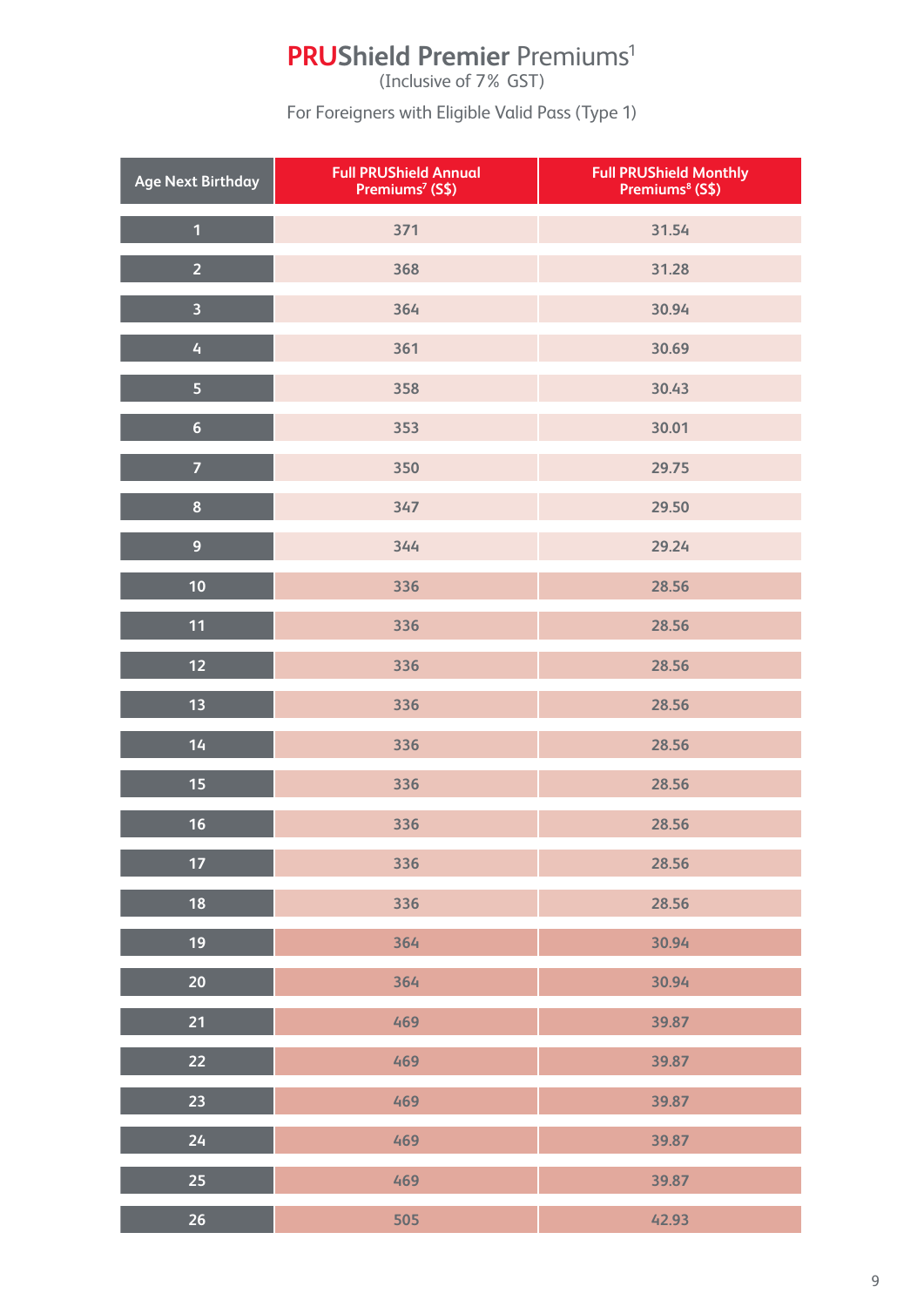| <b>Age Next Birthday</b> | <b>Full PRUShield Annual</b><br>Premiums <sup>7</sup> (S\$) | <b>Full PRUShield Monthly<br/>Premiums<sup>8</sup> (S\$)</b> |
|--------------------------|-------------------------------------------------------------|--------------------------------------------------------------|
| 27                       | 505                                                         | 42.93                                                        |
| 28                       | 505                                                         | 42.93                                                        |
| 29                       | 505                                                         | 42.93                                                        |
| 30                       | 505                                                         | 42.93                                                        |
| 31                       | 727                                                         | 61.80                                                        |
| 32                       | 727                                                         | 61.80                                                        |
| 33                       | 727                                                         | 61.80                                                        |
| 34                       | 727                                                         | 61.80                                                        |
| 35                       | 727                                                         | 61.80                                                        |
| 36                       | 733                                                         | 62.31                                                        |
| 37                       | 733                                                         | 62.31                                                        |
| 38                       | 733                                                         | 62.31                                                        |
| 39                       | 733                                                         | 62.31                                                        |
| 40                       | 733                                                         | 62.31                                                        |
| 41                       | 1,211                                                       | 102.94                                                       |
| 42                       | 1,211                                                       | 102.94                                                       |
| 43                       | 1,211                                                       | 102.94                                                       |
| 44                       | 1,211                                                       | 102.94                                                       |
| 45                       | 1,211                                                       | 102.94                                                       |
| 46                       | 1,211                                                       | 102.94                                                       |
| 47                       | 1,211                                                       | 102.94                                                       |
| 48                       | 1,211                                                       | 102.94                                                       |
| 49                       | 1,211                                                       | 102.94                                                       |
| 50                       | 1,211                                                       | 102.94                                                       |
| 51                       | 1,904                                                       | 161.84                                                       |
| 52                       | 1,920                                                       | 163.20                                                       |
| 53                       | 1,971                                                       | 167.54                                                       |
| 54                       | 2,020                                                       | 171.70                                                       |
| 55                       | 2,071                                                       | 176.04                                                       |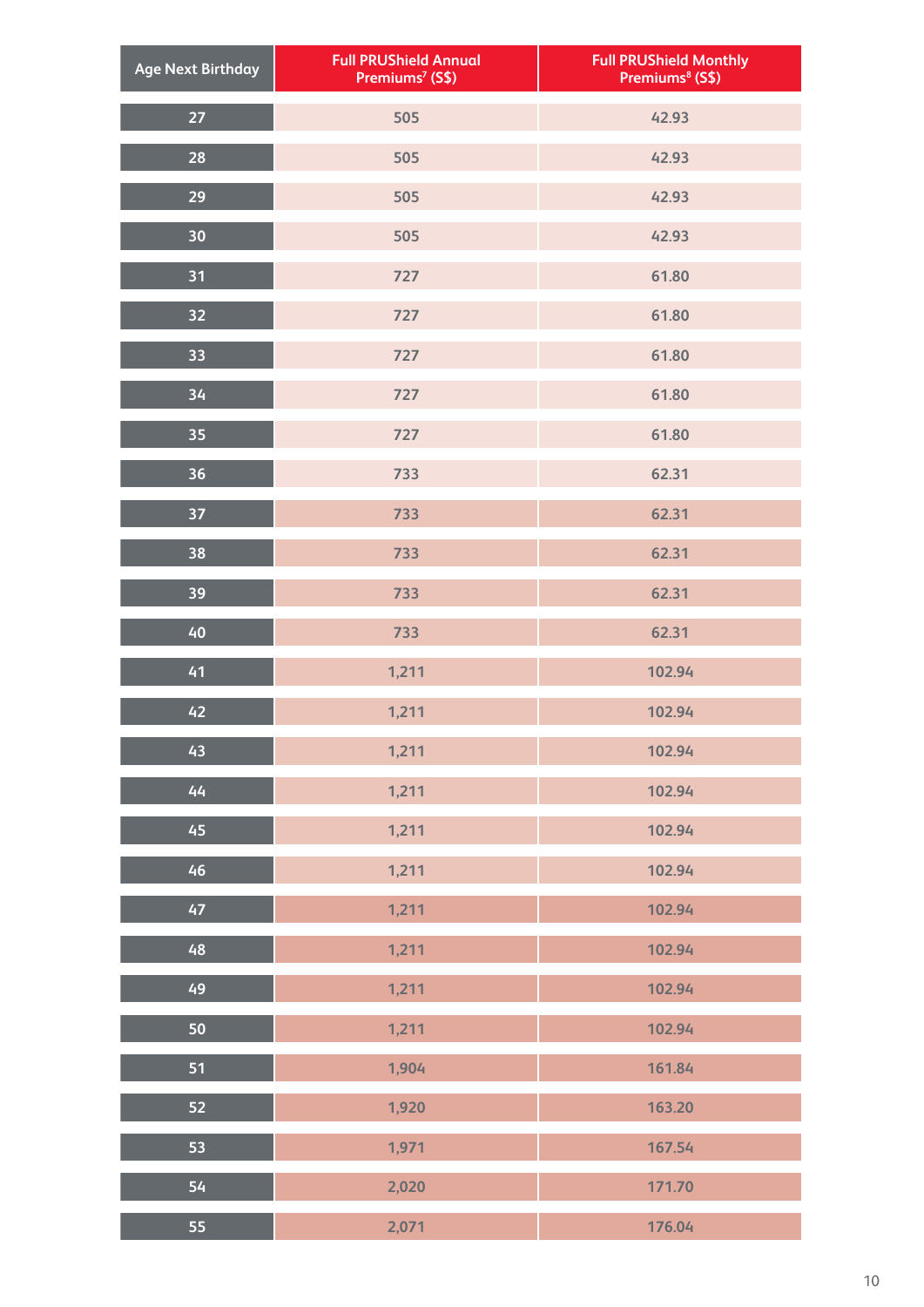| <b>Age Next Birthday</b> | <b>Full PRUShield Annual</b><br>Premiums <sup>7</sup> (S\$) | Full PRUShield Monthly<br>Premiums <sup>8</sup> (S\$) |
|--------------------------|-------------------------------------------------------------|-------------------------------------------------------|
| 56                       | 2,159                                                       | 183.52                                                |
| 57                       | 2,312                                                       | 196.52                                                |
| 58                       | 2,312                                                       | 196.52                                                |
| 59                       | 2,312                                                       | 196.52                                                |
| 60                       | 2,312                                                       | 196.52                                                |
| 61                       | 3,010                                                       | 255.85                                                |
| 62                       | 3,025                                                       | 257.13                                                |
| 63                       | 3,025                                                       | 257.13                                                |
| 64                       | 3,025                                                       | 257.13                                                |
| 65                       | 3,025                                                       | 257.13                                                |
| 66                       | 3,890                                                       | 330.65                                                |
| 67                       | 4,090                                                       | 347.65                                                |
| 68                       | 4,115                                                       | 349.78                                                |
| 69                       | 4,115                                                       | 349.78                                                |
| 70                       | 4,115                                                       | 349.78                                                |
| 71                       | 4,752                                                       | 403.92                                                |
| 72                       | 4,926                                                       | 418.71                                                |
| $\overline{73}$          | 4,939                                                       | 419.82                                                |
| 74                       | 5,288                                                       | 449.48                                                |
| 75                       | 5,681                                                       | 482.89                                                |
| 76 <sup>5</sup>          | 6,088                                                       | 517.48                                                |
| $77^5$                   | 6,483                                                       | 551.06                                                |
| 785                      | 6,772                                                       | 575.62                                                |
| 795                      | 7,064                                                       | 600.44                                                |
| 80 <sup>5</sup>          | 7,546                                                       | 641.41                                                |
| 81 <sup>5</sup>          | 8,016                                                       | 681.36                                                |
| 82 <sup>5</sup>          | 8,497                                                       | 722.25                                                |
| $83^{5}$                 | 9,075                                                       | 771.38                                                |
| $84^{5}$                 | 9,685                                                       | 823.23                                                |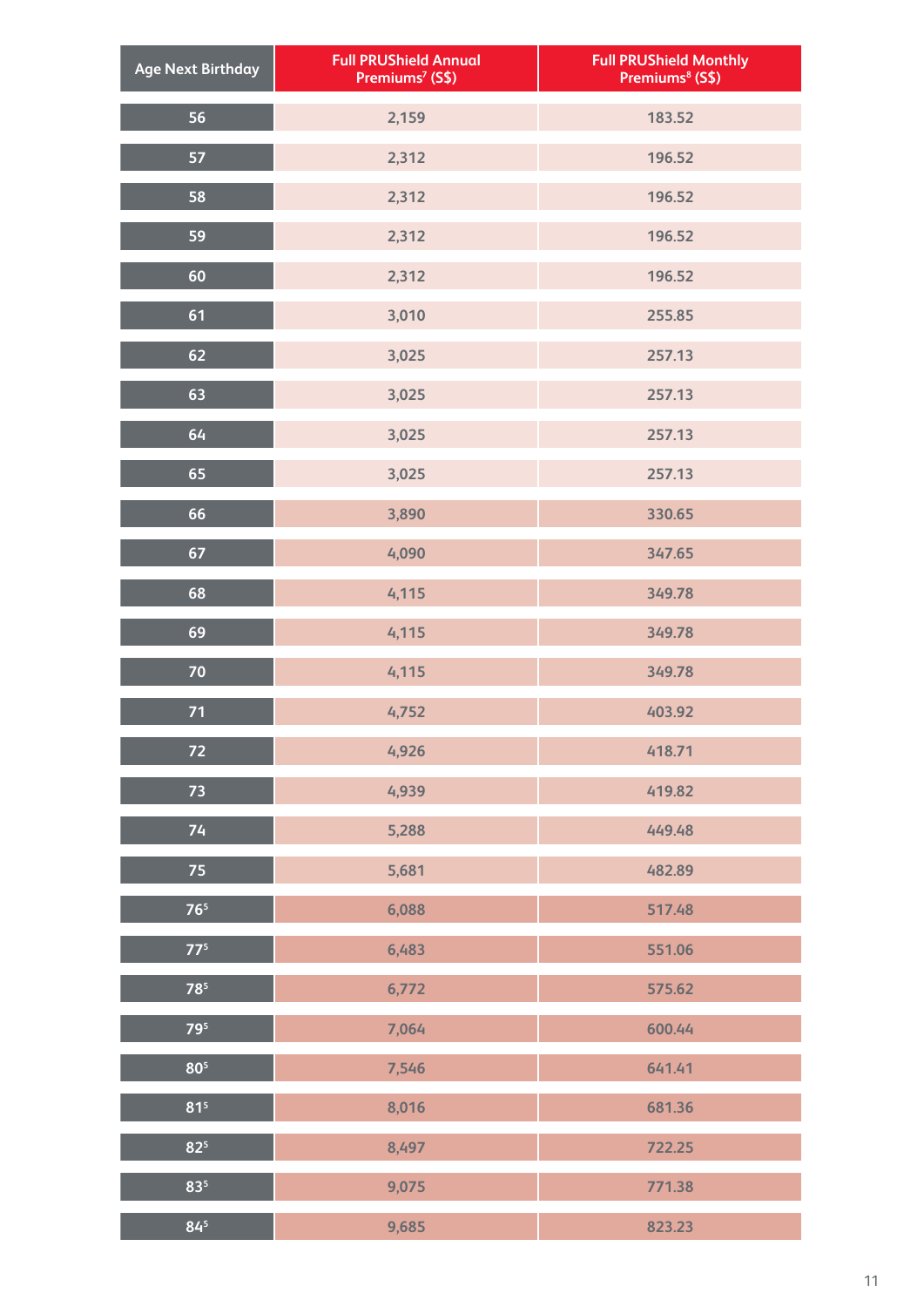| <b>Age Next Birthday</b> | <b>Full PRUShield Annual</b><br>Premiums <sup>7</sup> (S\$) | <b>Full PRUShield Monthly</b><br>Premiums <sup>8</sup> (S\$) |
|--------------------------|-------------------------------------------------------------|--------------------------------------------------------------|
| 85 <sup>5</sup>          | 10,014                                                      | 851.19                                                       |
| 865                      | 10,345                                                      | 879.33                                                       |
| 87 <sup>5</sup>          | 10,674                                                      | 907.29                                                       |
| 885                      | 11,003                                                      | 935.26                                                       |
| 895                      | 11,334                                                      | 963.39                                                       |
| 90 <sup>5</sup>          | 11,523                                                      | 979.46                                                       |
| 91 <sup>5</sup>          | 11,612                                                      | 987.02                                                       |
| 92 <sup>5</sup>          | 11,612                                                      | 987.02                                                       |
| 935                      | 11,612                                                      | 987.02                                                       |
| 94 <sup>5</sup>          | 12,465                                                      | 1,059.53                                                     |
| 95 <sup>5</sup>          | 12,533                                                      | 1,065.31                                                     |
| 96 <sup>5</sup>          | 12,616                                                      | 1,072.36                                                     |
| 97 <sup>5</sup>          | 12,692                                                      | 1,078.82                                                     |
| 985                      | 12,692                                                      | 1,078.82                                                     |
| 995                      | 12,692                                                      | 1,078.82                                                     |
| 100 <sup>5</sup>         | 12,692                                                      | 1,078.82                                                     |
| $> 100^5$                | 12,692                                                      | 1,078.82                                                     |

- Premiums are for standard life where standard life is a life assured who, at point of proposal, does not have any pre-existing conditions.
- Maximum entry age is 75 age next birthday for the Life Assured who is a Foreigner (Type 1 or 2). Premiums shown are for renewal only.
- If you are a Foreigner whose plan does not have a MediShield Life portion and you have a MediSave account, you may wish to utilise an equivalent amount of MediSave to pay your premiums. You may call us at 1800-333-0333 or your Prudential Financial Consultant or representative of Prudential Singapore for details of the MediSave withdrawal limit for Foreigners.
- If you are a Foreigner, monthly payment mode is only available if the full **PRUShield** premiums is paid with Cash only.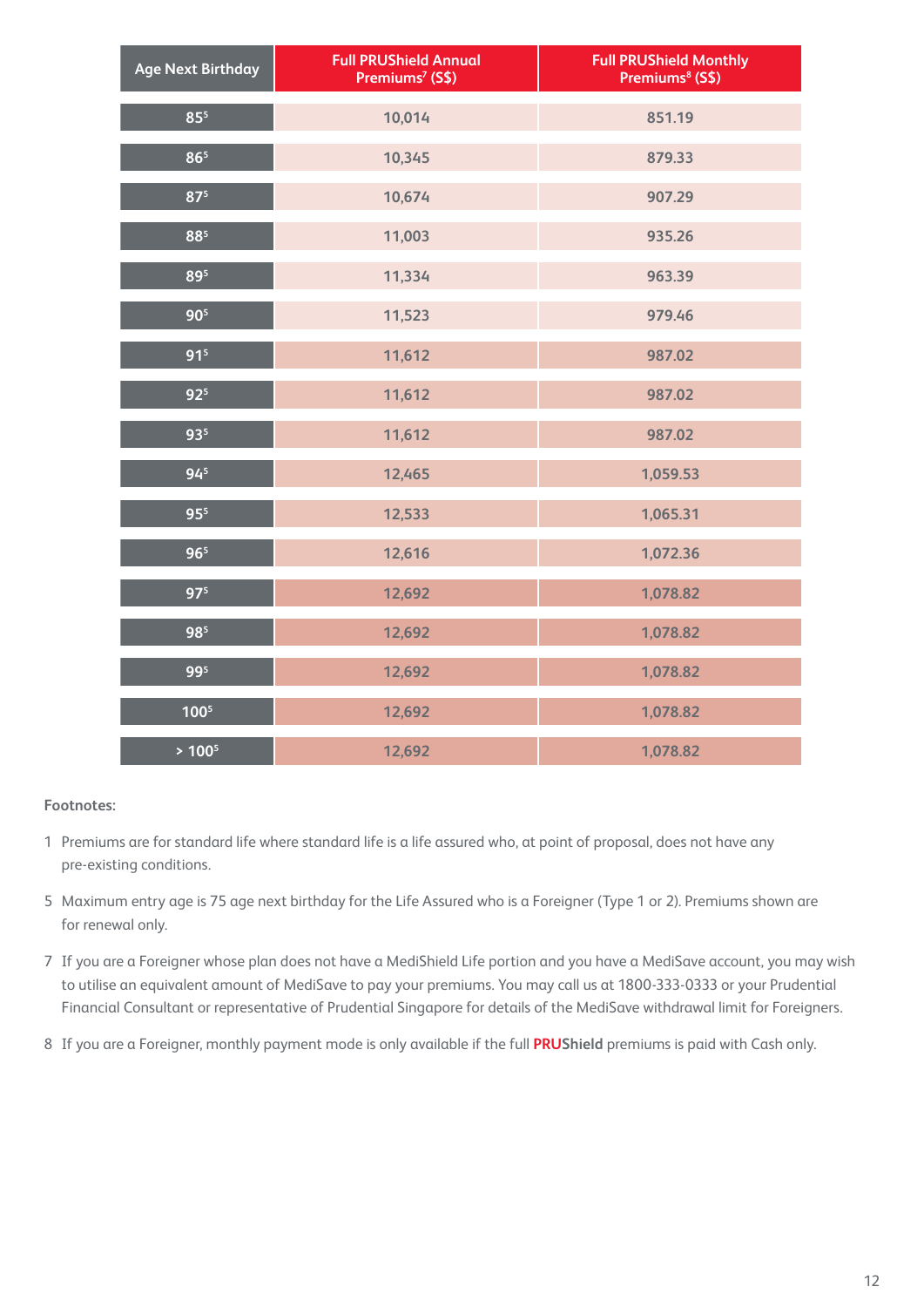### **PRUShield Plus Premiums<sup>1</sup>**

(Inclusive of 7% GST)

### For Singapore Citizens and Permanent Residents of Singapore

| <b>Age Next</b>      | <b>MediShield Life</b>                                      | <b>Additional Private Insurance Coverage</b> |                                                                  |                                |
|----------------------|-------------------------------------------------------------|----------------------------------------------|------------------------------------------------------------------|--------------------------------|
| <b>Birthday</b>      | Premiums (S\$)<br>(fully payable by MediSave <sup>2</sup> ) | <b>Annual Premiums (S\$)</b>                 | <b>Additional Withdrawal</b><br>Limits (AWLs) <sup>3</sup> (S\$) | Cash Outlay <sup>3</sup> (S\$) |
| $1 - 5$              | 145                                                         | 74                                           | 300                                                              | <b>NA</b>                      |
| $6 - 20$             | 145                                                         | 67                                           | 300                                                              | <b>NA</b>                      |
| $21 - 30$            | 250                                                         | 58                                           | 300                                                              | <b>NA</b>                      |
| $31 - 35$            | 390                                                         | 86                                           | 300                                                              | <b>NA</b>                      |
| $36 - 40$            | 390                                                         | 112                                          | 300                                                              | <b>NA</b>                      |
| $41 - 45$            | 525                                                         | 147                                          | 600                                                              | <b>NA</b>                      |
| $46 - 50$            | 525                                                         | 181                                          | 600                                                              | <b>NA</b>                      |
| $51 - 53$            | 800                                                         | 225                                          | 600                                                              | <b>NA</b>                      |
| $54 - 55$            | 800                                                         | 252                                          | 600                                                              | <b>NA</b>                      |
| $56 - 60$            | 800                                                         | 256                                          | 600                                                              | <b>NA</b>                      |
| $61 - 63$            | 1,020                                                       | 341                                          | 600                                                              | <b>NA</b>                      |
| $\overline{64} - 65$ | 1,020                                                       | 425                                          | 600                                                              | <b>NA</b>                      |
| $66 - 68$            | 1,100                                                       | 689                                          | 600                                                              | 89                             |
| $69 - 70$            | 1,100                                                       | 774                                          | 600                                                              | 174                            |
| $71 - 73$            | 1,195                                                       | 1,085                                        | 900                                                              | 185                            |
| 74                   | 1,320                                                       | 1,251                                        | 900                                                              | 351                            |
| 75                   | 1,320                                                       | 1,417                                        | 900                                                              | 517                            |
| 764                  | 1,530                                                       | 1,703                                        | 900                                                              | 803                            |
| $77 - 784$           | 1,530                                                       | 1,988                                        | 900                                                              | 1,088                          |
| $79 - 804$           | 1,590                                                       | 2,016                                        | 900                                                              | 1,116                          |
| $81 - 834$           | 1,675                                                       | 2,227                                        | 900                                                              | 1,327                          |
| $84 - 854$           | 1,935                                                       | 2,584                                        | 900                                                              | 1,684                          |
| $86 - 884$           | 2,025                                                       | 2,772                                        | 900                                                              | 1,872                          |
| $89 - 90^4$          | 2,025                                                       | 2,772                                        | 900                                                              | 1,872                          |
| $91 - 934$           | 2,055                                                       | 2,866                                        | 900                                                              | 1,966                          |
| $94 - 954$           | 2,055                                                       | 3,212                                        | 900                                                              | 2,312                          |
| $96 - 984$           | 2,055                                                       | 3,380                                        | 900                                                              | 2,480                          |
| $99 - 1004$          | 2,055                                                       | 3,756                                        | 900                                                              | 2,856                          |
| > 100 <sup>4</sup>   | 2,055                                                       | 3,756                                        | 900                                                              | 2,856                          |

- 1 Premiums are for standard life where standard life is a life assured who, at point of proposal, does not have any pre-existing conditions.
- 2 Your MediShield Life premiums may differ depending on your premium subsidies, premium rebates and whether you need to pay for the Additional Premiums. The net MediShield Life premium payable after accounting for these is fully payable by MediSave.
- 3 These columns are not applicable if you are paying the premiums in full with cash.
- 4 Maximum entry age is 75 age next birthday for the Life Assured who is a Singapore Citizen / Permanent Resident. Premiums shown are for renewal only.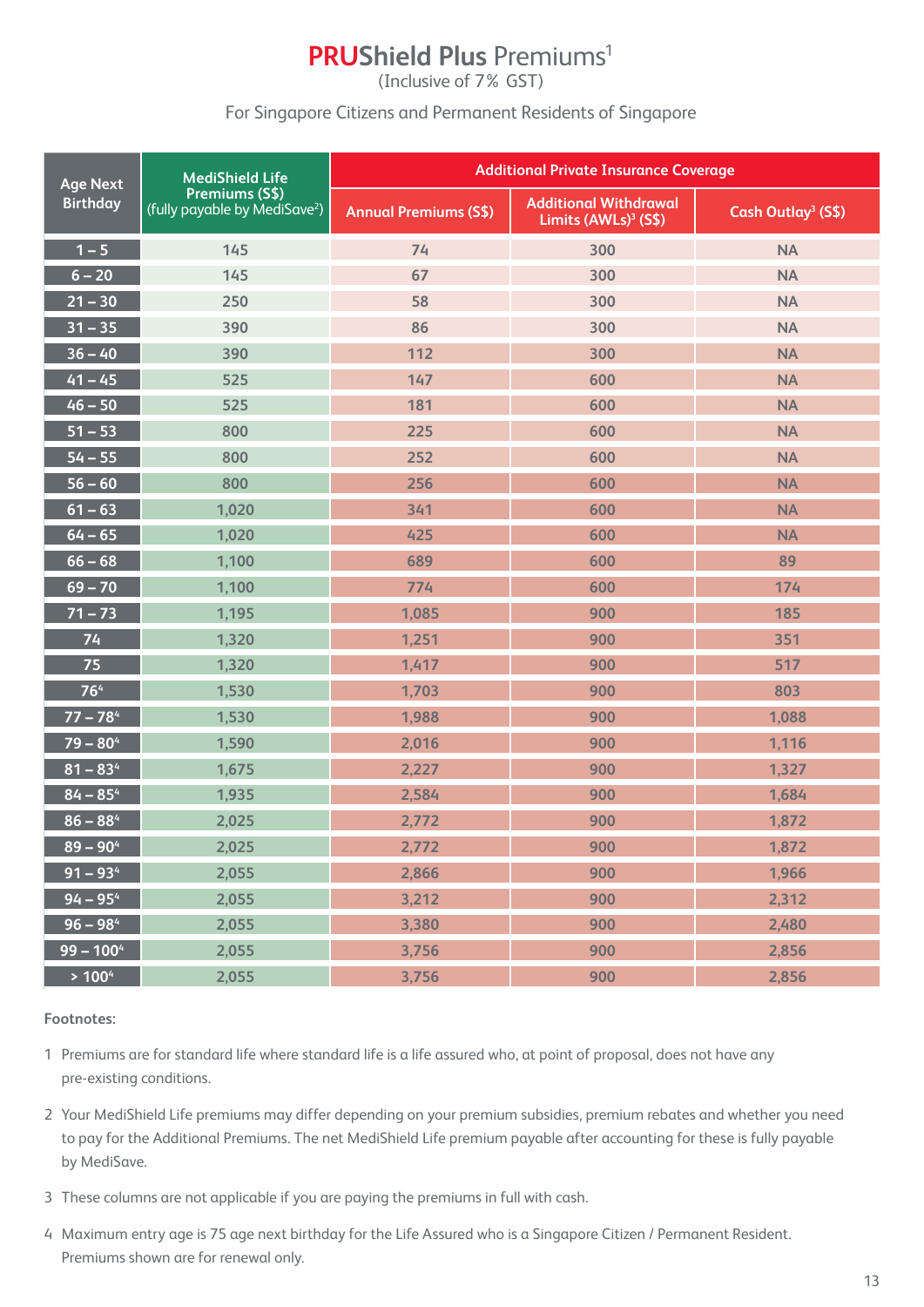## **PRUShield Plus Premiums<sup>1</sup>**

(Inclusive of 7% GST)

For Foreigners who are dependants of Singapore Citizen or of Permanent Resident of Singapore (Type 2)

| <b>Age Next</b><br><b>Birthday</b> | <b>Full PRUShield Annual</b><br>Premiums (S\$) | <b>MediSave Withdrawal</b><br><b>Limits for Full PRUShield</b><br>Premiums <sup>3,6</sup> (S\$) | Cash Outlay <sup>3</sup> (S\$) | <b>Full PRUShield Monthly</b><br>Premiums <sup>8</sup> (S\$) |
|------------------------------------|------------------------------------------------|-------------------------------------------------------------------------------------------------|--------------------------------|--------------------------------------------------------------|
| $1 - 5$                            | 219                                            | 445                                                                                             | <b>NA</b>                      | 18.62                                                        |
| $6 - 20$                           | 212                                            | 445                                                                                             | <b>NA</b>                      | 18.02                                                        |
| $21 - 30$                          | 308                                            | 550                                                                                             | <b>NA</b>                      | 26.18                                                        |
| $31 - 35$                          | 476                                            | 690                                                                                             | <b>NA</b>                      | 40.46                                                        |
| $36 - 40$                          | 502                                            | 690                                                                                             | <b>NA</b>                      | 42.67                                                        |
| $\sqrt{41} - 45$                   | 672                                            | 1,125                                                                                           | <b>NA</b>                      | 57.12                                                        |
| $\overline{46} - 50$               | 706                                            | 1,125                                                                                           | <b>NA</b>                      | 60.01                                                        |
| $51 - 53$                          | 1,025                                          | 1,400                                                                                           | <b>NA</b>                      | 87.13                                                        |
| $54 - 55$                          | 1,052                                          | 1,400                                                                                           | <b>NA</b>                      | 89.42                                                        |
| $56 - 60$                          | 1,056                                          | 1,400                                                                                           | <b>NA</b>                      | 89.76                                                        |
| $61 - 63$                          | 1,361                                          | 1,620                                                                                           | <b>NA</b>                      | 115.69                                                       |
| $64 - 65$                          | 1,445                                          | 1,620                                                                                           | <b>NA</b>                      | 122.83                                                       |
| $66 - 68$                          | 1,789                                          | 1,700                                                                                           | 89                             | 152.07                                                       |
| $69 - 70$                          | 1,874                                          | 1,700                                                                                           | 174                            | 159.29                                                       |
| $\overline{71} - \overline{73}$    | 2,280                                          | 2,095                                                                                           | 185                            | 193.80                                                       |
| 74                                 | 2,571                                          | 2,220                                                                                           | 351                            | 218.54                                                       |
| 75                                 | 2,737                                          | 2,220                                                                                           | 517                            | 232.65                                                       |
| 76 <sup>5</sup>                    | 3,233                                          | 2,430                                                                                           | 803                            | 274.81                                                       |
| $\overline{77} - \overline{78^5}$  | 3,518                                          | 2,430                                                                                           | 1,088                          | 299.03                                                       |
| $79 - 80^5$                        | 3,606                                          | 2,490                                                                                           | 1,116                          | 306.51                                                       |
| $81 - 83^{5}$                      | 3,902                                          | 2,575                                                                                           | 1,327                          | 331.67                                                       |
| $84 - 85$ <sup>5</sup>             | 4,519                                          | 2,835                                                                                           | 1,684                          | 384.12                                                       |
| $86 - 88^5$                        | 4,797                                          | 2,925                                                                                           | 1,872                          | 407.75                                                       |
| $89 - 90^5$                        | 4,797                                          | 2,925                                                                                           | 1,872                          | 407.75                                                       |
| $91 - 935$                         | 4,921                                          | 2,955                                                                                           | 1,966                          | 418.29                                                       |
| $94 - 955$                         | 5,267                                          | 2,955                                                                                           | 2,312                          | 447.70                                                       |
| $96 - 98$ <sup>5</sup>             | 5,435                                          | 2,955                                                                                           | 2,480                          | 461.98                                                       |
| $99 - 100^5$                       | 5,811                                          | 2,955                                                                                           | 2,856                          | 493.94                                                       |
| $> 100^5$                          | 5,811                                          | 2,955                                                                                           | 2,856                          | 493.94                                                       |

**Footnotes:** 

1 Premiums are for standard life where standard life is a life assured who, at point of proposal, does not have any pre-existing conditions.

- 3 These columns are not applicable if you are paying the premiums in full with cash.
- 5 Maximum entry age is 75 age next birthday for the Life Assured who is a Foreigner (Type 1 or 2). Premiums shown are for renewal only.
- 6 If you are a Foreigner dependant whose plan does not have a MediShield Life portion, your payer is allowed to utilise an equivalent amount of MediSave to pay your premiums only if you are the spouse, child or parent of the payer.
- 8 If you are a Foreigner, monthly payment mode is only available if the full **PRUShield** premiums is paid with Cash only.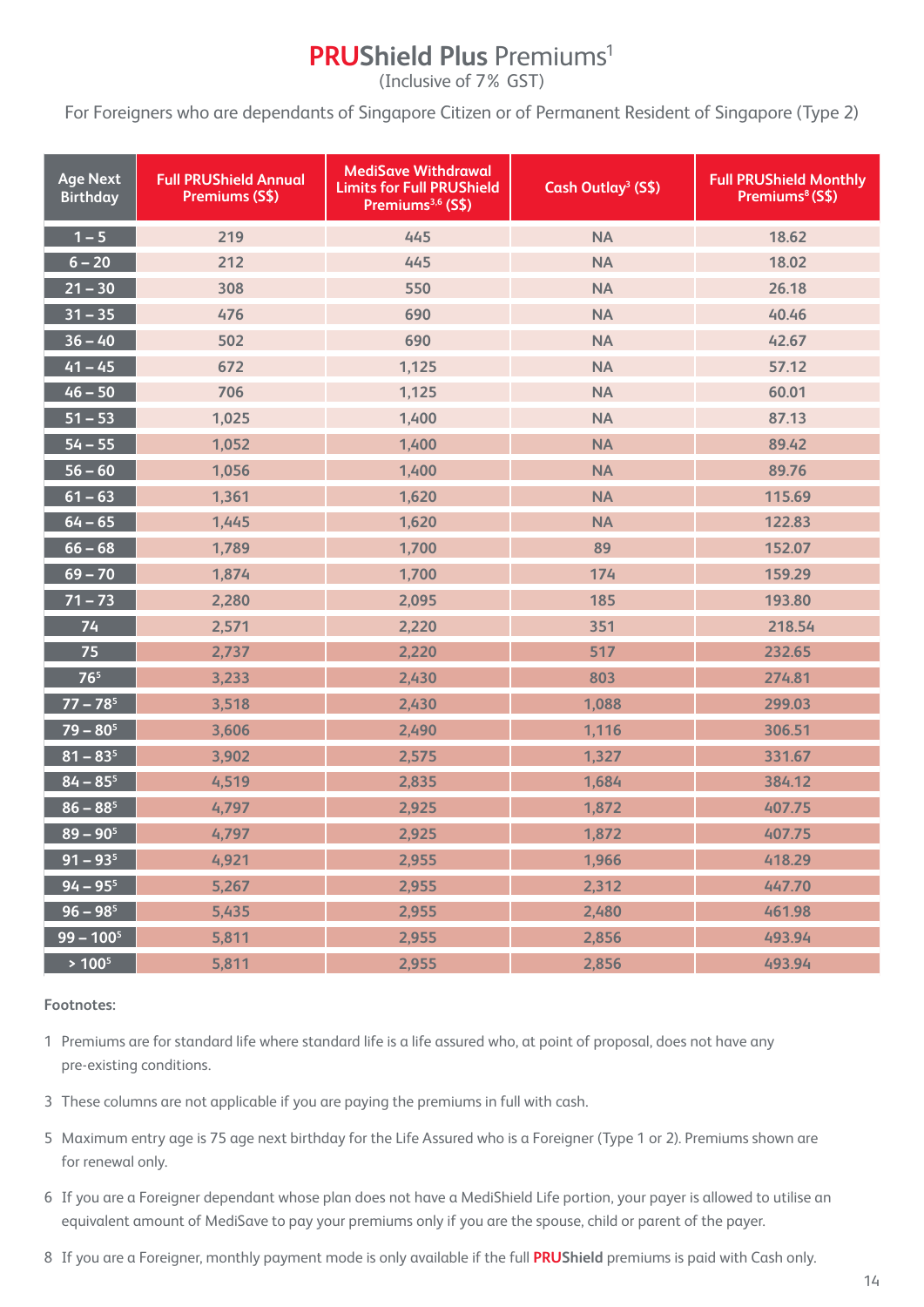## **PRUShield Plus Premiums<sup>1</sup>**

(Inclusive of 7% GST)

For Foreigners with Eligible Valid Pass (Type 1)

| <b>Age Next Birthday</b> | <b>Full PRUShield Annual</b><br>Premiums <sup>7</sup> (S\$) | <b>Full PRUShield Monthly</b><br>Premiums <sup>8</sup> (S\$) |
|--------------------------|-------------------------------------------------------------|--------------------------------------------------------------|
| $1 - 5$                  | 219                                                         | 18.62                                                        |
| $6 - 20$                 | 212                                                         | 18.02                                                        |
| $21 - 30$                | 308                                                         | 26.18                                                        |
| $31 - 35$                | 476                                                         | 40.46                                                        |
| $36 - 40$                | 502                                                         | 42.67                                                        |
| $41 - 45$                | 672                                                         | 57.12                                                        |
| $46 - 50$                | 706                                                         | 60.01                                                        |
| $51 - 53$                | 1,025                                                       | 87.13                                                        |
| $54 - 55$                | 1,052                                                       | 89.42                                                        |
| $56 - 60$                | 1,056                                                       | 89.76                                                        |
| $61 - 63$                | 1,361                                                       | 115.69                                                       |
| $64 - 65$                | 1,445                                                       | 122.83                                                       |
| $66 - 68$                | 1,789                                                       | 152.07                                                       |
| $69 - 70$                | 1,874                                                       | 159.29                                                       |
| $71 - 73$                | 2,280                                                       | 193.80                                                       |
| 74                       | 2,571                                                       | 218.54                                                       |
| 75                       | 2,737                                                       | 232.65                                                       |
| 76 <sup>5</sup>          | 3,233                                                       | 274.81                                                       |
| $77 - 78^5$              | 3,518                                                       | 299.03                                                       |
| $79 - 80^5$              | 3,606                                                       | 306.51                                                       |
| $81 - 83^{5}$            | 3,902                                                       | 331.67                                                       |
| $84 - 85$ <sup>5</sup>   | 4,519                                                       | 384.12                                                       |
| $86 - 88^5$              | 4,797                                                       | 407.75                                                       |
| $89 - 90^5$              | 4,797                                                       | 407.75                                                       |
| $91 - 935$               | 4,921                                                       | 418.29                                                       |
| $94 - 955$               | 5,267                                                       | 447.70                                                       |
| $96 - 98^5$              | 5,435                                                       | 461.98                                                       |
| $99 - 100^5$             | 5,811                                                       | 493.94                                                       |
| $> 100^5$                | 5,811                                                       | 493.94                                                       |

- 1 Premiums are for standard life where standard life is a life assured who, at point of proposal, does not have any pre-existing conditions.
- 5 Maximum entry age is 75 age next birthday for the Life Assured who is a Foreigner (Type 1 or 2). Premiums shown are for renewal only.
- 7 If you are a Foreigner whose plan does not have a MediShield Life portion and you have a MediSave account, you may wish to utilise an equivalent amount of MediSave to pay your premiums. You may call us at 1800-333-0333 or your Prudential Financial Consultant or representative of Prudential Singapore for details of the MediSave withdrawal limit for Foreigners.
- 8 If you are a Foreigner, monthly payment mode is only available if the full **PRUShield** premiums is paid with Cash only.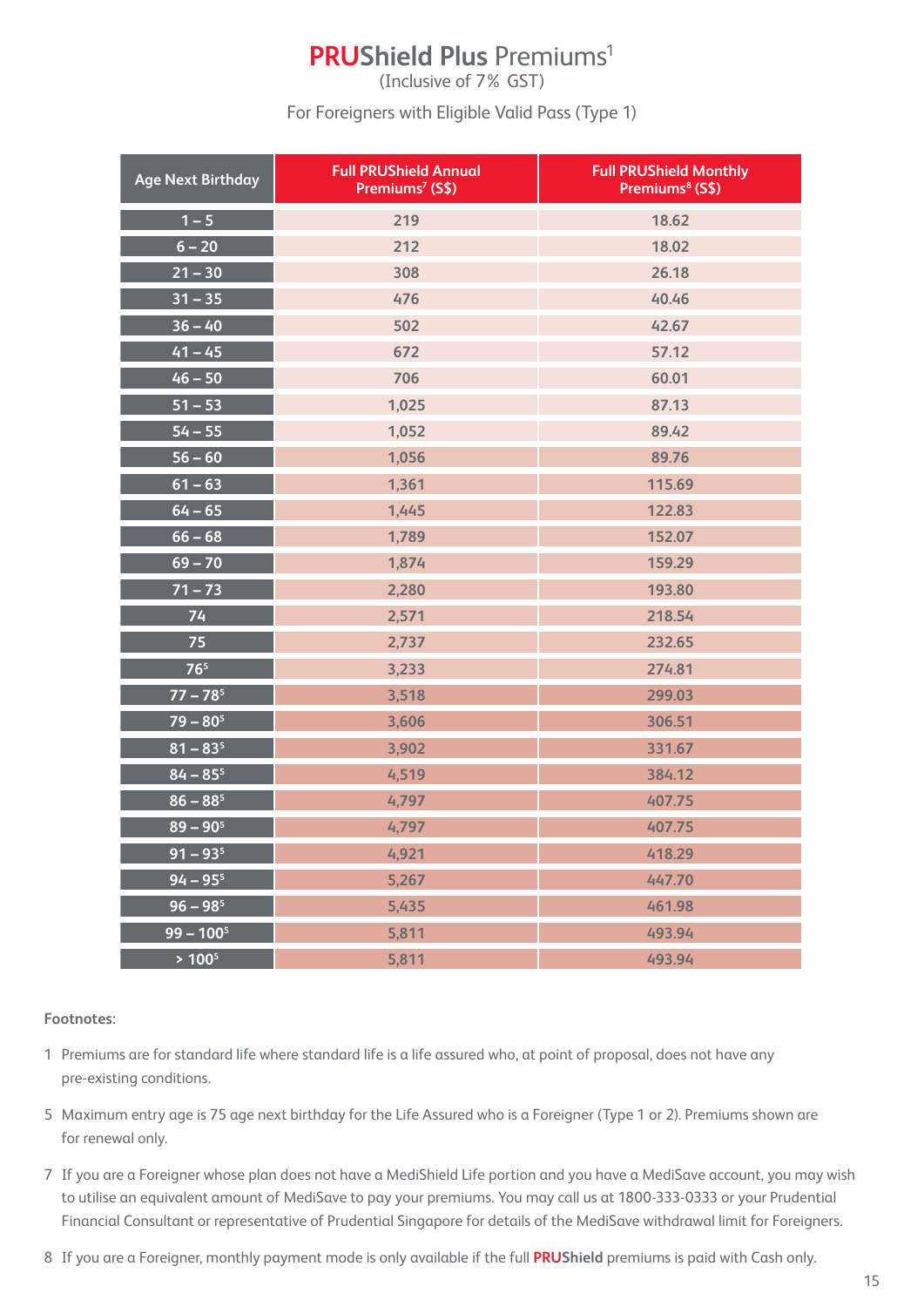## **PRUShield Standard Plan Premiums<sup>1</sup>**

(Inclusive of 7% GST)

For Singapore Citizens and Permanent Residents of Singapore Only

| <b>Age Next</b> | <b>MediShield Life</b>                                      |                              | <b>Additional Private Insurance Coverage</b>                     |                                |
|-----------------|-------------------------------------------------------------|------------------------------|------------------------------------------------------------------|--------------------------------|
| <b>Birthday</b> | Premiums (S\$)<br>(fully payable by MediSave <sup>2</sup> ) | <b>Annual Premiums (S\$)</b> | <b>Additional Withdrawal</b><br>Limits (AWLs) <sup>3</sup> (S\$) | Cash Outlay <sup>3</sup> (S\$) |
| $1 - 5$         | 145                                                         | 41                           |                                                                  | <b>NA</b>                      |
| $6 - 20$        | 145                                                         | 41                           | 300                                                              | <b>NA</b>                      |
| $21 - 30$       | 250                                                         | 48                           |                                                                  | <b>NA</b>                      |
| $31 - 40$       | 390                                                         | 63                           |                                                                  | <b>NA</b>                      |
| $41 - 50$       | 525                                                         | 108                          |                                                                  | <b>NA</b>                      |
| $51 - 55$       | 800                                                         | 141                          |                                                                  | <b>NA</b>                      |
| $56 - 60$       | 800                                                         | 179                          | 600                                                              | <b>NA</b>                      |
| $61 - 65$       | 1,020                                                       | 250                          |                                                                  | <b>NA</b>                      |
| $66 - 70$       | 1,100                                                       | 396                          |                                                                  | <b>NA</b>                      |
| $71 - 73$       | 1,195                                                       | 610                          |                                                                  | <b>NA</b>                      |
| $74 - 75$       | 1,320                                                       | 746                          |                                                                  | <b>NA</b>                      |
| $76 - 78$       | 1,530                                                       | 942                          |                                                                  | 42                             |
| $79 - 80$       | 1,590                                                       | 1,014                        |                                                                  | 114                            |
| $81 - 83$       | 1,675                                                       | 1,157                        |                                                                  | 257                            |
| $84 - 85$       | 1,935                                                       | 1,203                        |                                                                  | 303                            |
| $86 - 88$       | 2,025                                                       | 1,416                        | 900                                                              | 516                            |
| $89 - 90$       | 2,025                                                       | 1,591                        |                                                                  | 691                            |
| $91 - 93$       | 2,055                                                       | 1,746                        |                                                                  | 846                            |
| $94 - 95$       | 2,055                                                       | 1,943                        |                                                                  | 1,043                          |
| $96 - 98$       | 2,055                                                       | 2,151                        |                                                                  | 1,251                          |
| $99 - 100$      | 2,055                                                       | 2,372                        |                                                                  | 1,472                          |
| > 100           | 2,055                                                       | 2,372                        |                                                                  | 1,472                          |

- 1 Premiums are for standard life where standard life is a life assured who, at point of proposal, does not have any pre-existing conditions.
- 2 Your MediShield Life premiums may differ depending on your premium subsidies, premium rebates and whether you need to pay for the Additional Premiums. The net MediShield Life premium payable after accounting for these is fully payable by MediSave.
- 3 These columns are not applicable if you are paying the premiums in full with cash.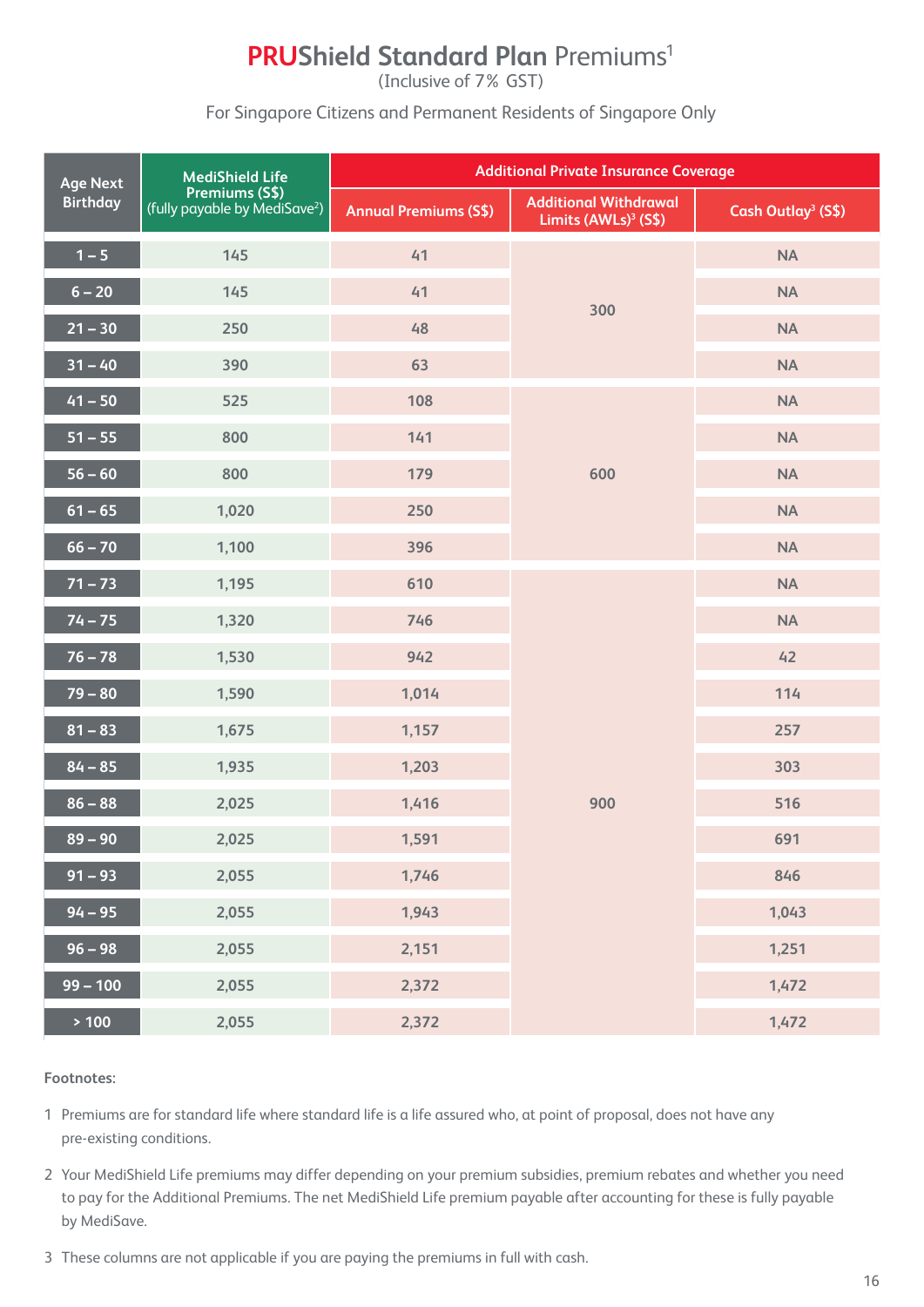## **PRUExtra Premier** CoPay Premiums

(Inclusive of 7% GST)

For Singapore Citizens / Singapore Permanent Residents / Foreigners with Eligible Valid Pass (Type 1) / Foreigners who are dependants of Singapore Citizens or of Singapore Permanent Residents (Type 2)

| <b>Age Next</b>         | <b>Annual</b>                            |                                        | <b>Monthly</b>                    |                                        |
|-------------------------|------------------------------------------|----------------------------------------|-----------------------------------|----------------------------------------|
| <b>Birthday</b>         | <b>With 20% PRUWell</b><br>Reward* (S\$) | <b>Standard Level</b><br>Premium (S\$) | With 20% PRUWell<br>Reward* (S\$) | <b>Standard Level</b><br>Premium (S\$) |
| $\overline{1}$          | 566.40                                   | 708                                    | 48.14                             | 60.18                                  |
| $\overline{2}$          | 566.40                                   | 708                                    | 48.14                             | 60.18                                  |
| $\overline{\mathbf{3}}$ | 560.80                                   | 701                                    | 47.67                             | 59.59                                  |
| $\overline{4}$          | 560.80                                   | 701                                    | 47.67                             | 59.59                                  |
| 5                       | 542.40                                   | 678                                    | 46.10                             | 57.63                                  |
| $6\phantom{a}$          | 524.80                                   | 656                                    | 44.61                             | 55.76                                  |
| $\overline{7}$          | 506.40                                   | 633                                    | 43.04                             | 53.81                                  |
| $\pmb{8}$               | 488.80                                   | 611                                    | 41.55                             | 51.94                                  |
| $\overline{9}$          | 470.40                                   | 588                                    | 39.98                             | 49.98                                  |
| 10                      | 452.80                                   | 566                                    | 38.49                             | 48.11                                  |
| 11                      | 431.20                                   | 539                                    | 36.65                             | 45.82                                  |
| $12$                    | 433.60                                   | 542                                    | 36.86                             | 46.07                                  |
| 13                      | 434.40                                   | 543                                    | 36.92                             | 46.16                                  |
| 14                      | 434.40                                   | 543                                    | 36.92                             | 46.16                                  |
| 15                      | 434.40                                   | 543                                    | 36.92                             | 46.16                                  |
| 16                      | 437.60                                   | 547                                    | 37.20                             | 46.50                                  |
| 17                      | 437.60                                   | 547                                    | 37.20                             | 46.50                                  |
| 18                      | 437.60                                   | 547                                    | 37.20                             | 46.50                                  |
| 19                      | 437.60                                   | 547                                    | 37.20                             | 46.50                                  |
| 20                      | 437.60                                   | 547                                    | 37.20                             | 46.50                                  |
| 21                      | 482.40                                   | 603                                    | 41.00                             | 51.26                                  |
| 22                      | 483.20                                   | 604                                    | 41.07                             | 51.34                                  |
| 23                      | 484.80                                   | 606                                    | 41.21                             | 51.51                                  |
| 24                      | 484.80                                   | 606                                    | 41.21                             | 51.51                                  |
| 25 <sub>1</sub>         | 484.80                                   | 606                                    | 41.21                             | 51.51                                  |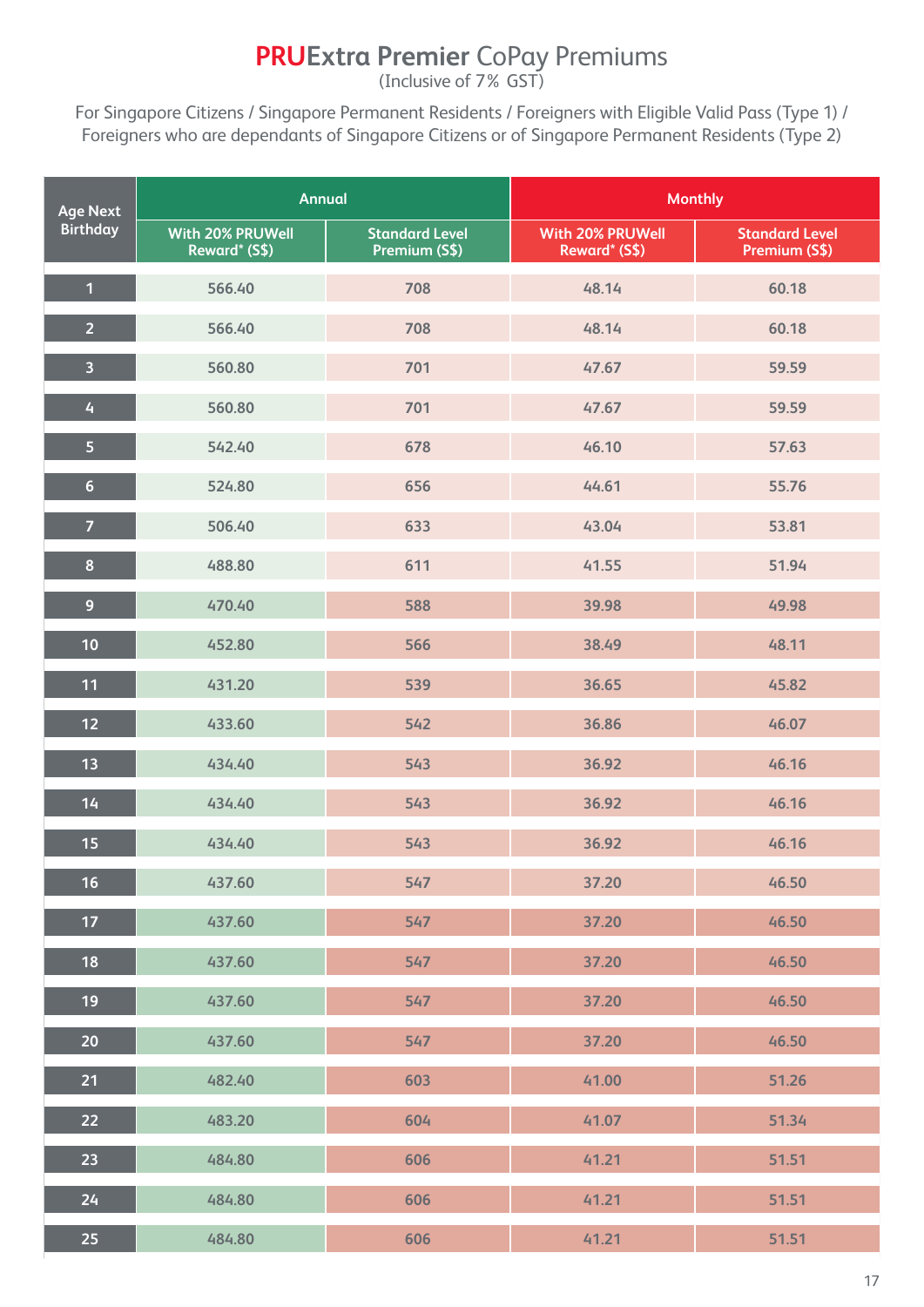| <b>Age Next</b> | <b>Annual</b>                     |                                        | <b>Monthly</b>                    |                                        |
|-----------------|-----------------------------------|----------------------------------------|-----------------------------------|----------------------------------------|
| <b>Birthday</b> | With 20% PRUWell<br>Reward* (S\$) | <b>Standard Level</b><br>Premium (S\$) | With 20% PRUWell<br>Reward* (S\$) | <b>Standard Level</b><br>Premium (S\$) |
| 26              | 484.80                            | 606                                    | 41.21                             | 51.51                                  |
| 27              | 492.00                            | 615                                    | 41.82                             | 52.28                                  |
| 28              | 500.00                            | 625                                    | 42.50                             | 53.13                                  |
| 29              | 506.40                            | 633                                    | 43.04                             | 53.81                                  |
| 30              | 514.40                            | 643                                    | 43.72                             | 54.66                                  |
| 31              | 543.20                            | 679                                    | 46.17                             | 57.72                                  |
| 32              | 551.20                            | 689                                    | 46.85                             | 58.57                                  |
| 33              | 558.40                            | 698                                    | 47.46                             | 59.33                                  |
| 34              | 566.40                            | 708                                    | 48.14                             | 60.18                                  |
| 35              | 573.60                            | 717                                    | 48.76                             | 60.95                                  |
| 36              | 581.60                            | 727                                    | 49.44                             | 61.80                                  |
| 37              | 588.80                            | 736                                    | 50.05                             | 62.56                                  |
| 38              | 596.80                            | 746                                    | 50.73                             | 63.41                                  |
| 39              | 604.80                            | 756                                    | 51.41                             | 64.26                                  |
| 40              | 612.00                            | 765                                    | 52.02                             | 65.03                                  |
| 41              | 806.40                            | 1,008                                  | 68.54                             | 85.68                                  |
| 42              | 817.60                            | 1,022                                  | 69.50                             | 86.87                                  |
| 43              | 896.80                            | 1,121                                  | 76.23                             | 95.29                                  |
| 44              | 922.40                            | 1,153                                  | 78.40                             | 98.01                                  |
| 45              | 922.40                            | 1,153                                  | 78.40                             | 98.01                                  |
| 46              | 922.40                            | 1,153                                  | 78.40                             | 98.01                                  |
| 47              | 922.40                            | 1,153                                  | 78.40                             | 98.01                                  |
| 48              | 922.40                            | 1,153                                  | 78.40                             | 98.01                                  |
| 49              | 922.40                            | 1,153                                  | 78.40                             | 98.01                                  |
| 50              | 922.40                            | 1,153                                  | 78.40                             | 98.01                                  |
| 51              | 1,209.60                          | 1,512                                  | 102.82                            | 128.52                                 |
| 52              | 1,216.80                          | 1,521                                  | 103.43                            | 129.29                                 |
| 53              | 1,244.00                          | 1,555                                  | 105.74                            | 132.18                                 |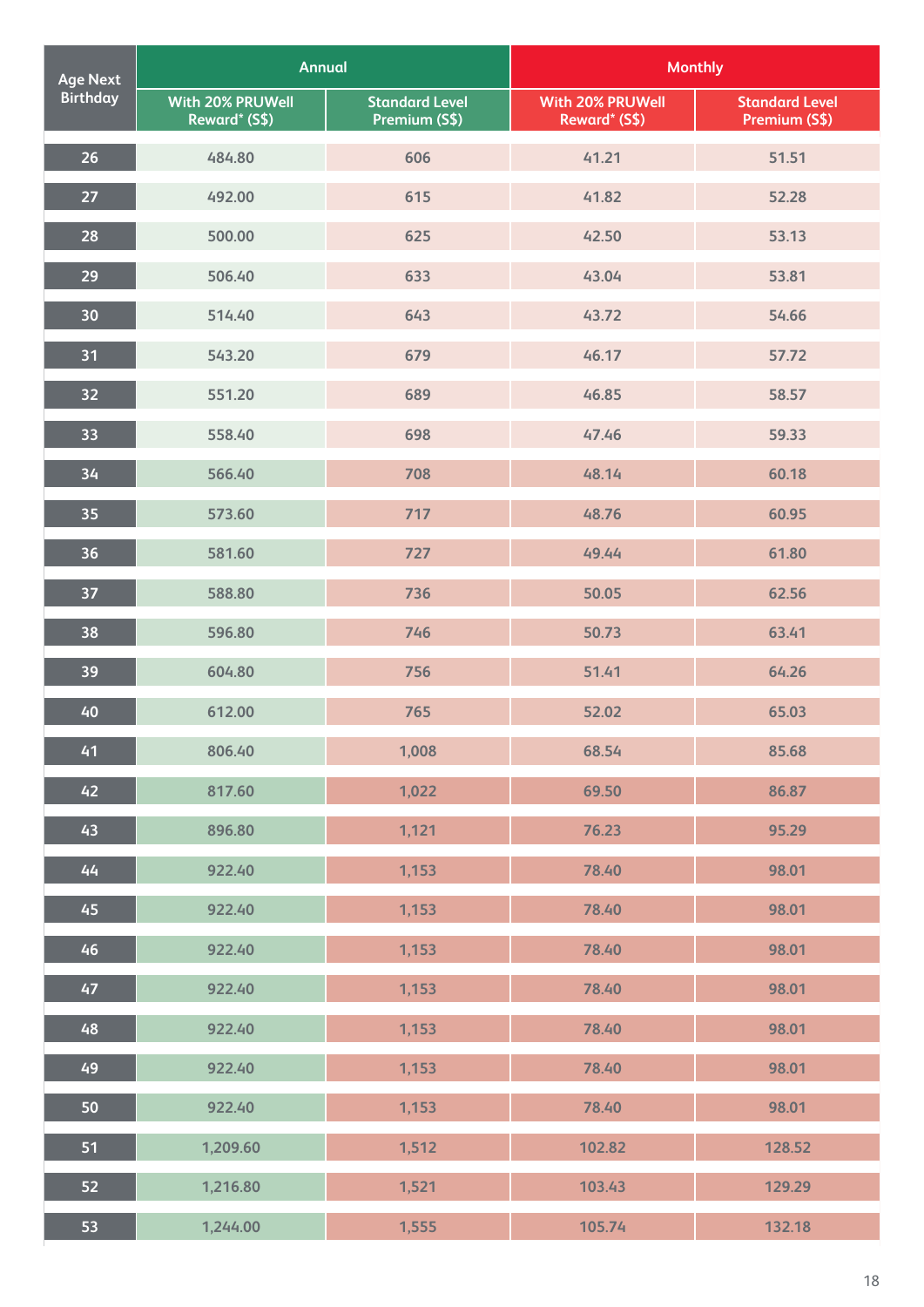| <b>Age Next</b> | <b>Annual</b>                     |                                        | <b>Monthly</b>                    |                                        |
|-----------------|-----------------------------------|----------------------------------------|-----------------------------------|----------------------------------------|
| <b>Birthday</b> | With 20% PRUWell<br>Reward* (S\$) | <b>Standard Level</b><br>Premium (S\$) | With 20% PRUWell<br>Reward* (S\$) | <b>Standard Level</b><br>Premium (S\$) |
| 54              | 1,337.60                          | 1,672                                  | 113.70                            | 142.12                                 |
| 55              | 1,370.40                          | 1,713                                  | 116.48                            | 145.61                                 |
| 56              | 1,660.80                          | 2,076                                  | 141.17                            | 176.46                                 |
| 57              | 1,672.00                          | 2,090                                  | 142.12                            | 177.65                                 |
| 58              | 1,677.60                          | 2,097                                  | 142.60                            | 178.25                                 |
| 59              | 1,849.60                          | 2,312                                  | 157.22                            | 196.52                                 |
| 60              | 1,920.00                          | 2,400                                  | 163.20                            | 204.00                                 |
| 61              | 2,356.00                          | 2,945                                  | 200.26                            | 250.33                                 |
| 62              | 2,396.80                          | 2,996                                  | 203.73                            | 254.66                                 |
| 63              | 2,570.40                          | 3,213                                  | 218.48                            | 273.11                                 |
| 64              | 2,677.60                          | 3,347                                  | 227.60                            | 284.50                                 |
| 65              | 2,677.60                          | 3,347                                  | 227.60                            | 284.50                                 |
| 66              | 3,264.80                          | 4,081                                  | 277.51                            | 346.89                                 |
| 67              | 3,484.80                          | 4,356                                  | 296.21                            | 370.26                                 |
| 68              | 3,706.40                          | 4,633                                  | 315.04                            | 393.81                                 |
| 69              | 3,733.60                          | 4,667                                  | 317.36                            | 396.70                                 |
| $70$            | 3,760.80                          | 4,701                                  | 319.67                            | 399.59                                 |
| 71              | 4,104.00                          | 5,130                                  | 348.84                            | 436.05                                 |
| 72              | 4,132.80                          | 5,166                                  | 351.29                            | 439.11                                 |
| 73              | 4,304.80                          | 5,381                                  | 365.91                            | 457.39                                 |
| 74              | 4,515.20                          | 5,644                                  | 383.79                            | 479.74                                 |
| 75              | 4,703.20                          | 5,879                                  | 399.77                            | 499.72                                 |
| $76^{1,2}$      | 4,898.40                          | 6,123                                  | 416.36                            | 520.46                                 |
| $77^{1,2}$      | 5,089.60                          | 6,362                                  | 432.62                            | 540.77                                 |
| $78^{1,2}$      | 5,278.40                          | 6,598                                  | 448.66                            | 560.83                                 |
| $79^{1,2}$      | 5,467.20                          | 6,834                                  | 464.71                            | 580.89                                 |
| $80^{1,2}$      | 5,644.80                          | 7,056                                  | 479.81                            | 599.76                                 |
| $81^{1,2}$      | 5,823.20                          | 7,279                                  | 494.97                            | 618.72                                 |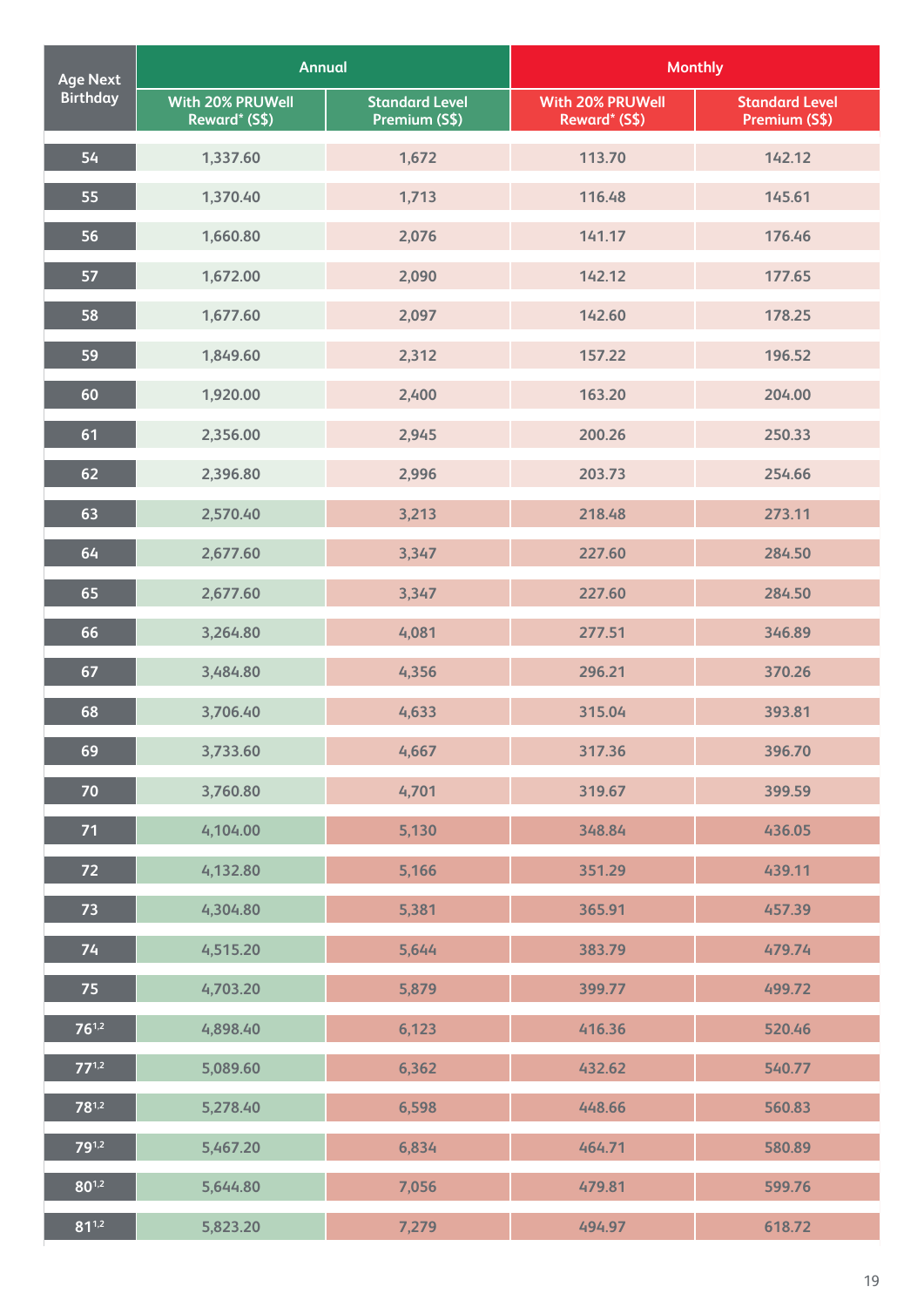| <b>Age Next</b> | <b>Annual</b>                     |                                        | <b>Monthly</b>                           |                                        |
|-----------------|-----------------------------------|----------------------------------------|------------------------------------------|----------------------------------------|
| <b>Birthday</b> | With 20% PRUWell<br>Reward* (S\$) | <b>Standard Level</b><br>Premium (S\$) | <b>With 20% PRUWell</b><br>Reward* (S\$) | <b>Standard Level</b><br>Premium (S\$) |
| $82^{1,2}$      | 6,000.00                          | 7,500                                  | 510.00                                   | 637.50                                 |
| 831,2           | 6,048.80                          | 7,561                                  | 514.15                                   | 642.69                                 |
| $84^{1,2}$      | 6,098.40                          | 7,623                                  | 518.36                                   | 647.96                                 |
| $85^{1,2}$      | 6,324.80                          | 7,906                                  | 537.61                                   | 672.01                                 |
| $86^{1,2}$      | 6,552.00                          | 8,190                                  | 556.92                                   | 696.15                                 |
| $87^{1,2}$      | 6,778.40                          | 8,473                                  | 576.16                                   | 720.21                                 |
| 881,2           | 6,944.00                          | 8,680                                  | 590.24                                   | 737.80                                 |
| 891,2           | 7,109.60                          | 8,887                                  | 604.32                                   | 755.40                                 |
| $90^{1,2}$      | 7,165.60                          | 8,957                                  | 609.08                                   | 761.35                                 |
| $91^{1,2}$      | 7,221.60                          | 9,027                                  | 613.84                                   | 767.30                                 |
| $92^{1,2}$      | 7,276.80                          | 9,096                                  | 618.53                                   | 773.16                                 |
| $93^{1,2}$      | 7,387.20                          | 9,234                                  | 627.91                                   | 784.89                                 |
| $94^{1,2}$      | 7,496.00                          | 9,370                                  | 637.16                                   | 796.45                                 |
| $95^{1,2}$      | 7,571.20                          | 9,464                                  | 643.55                                   | 804.44                                 |
| $96^{1,2}$      | 7,646.40                          | 9,558                                  | 649.94                                   | 812.43                                 |
| $97^{1,2}$      | 7,721.60                          | 9,652                                  | 656.34                                   | 820.42                                 |
| $98^{1,2}$      | 7,835.20                          | 9,794                                  | 665.99                                   | 832.49                                 |
| $99^{1,2}$      | 7,946.40                          | 9,933                                  | 675.44                                   | 844.31                                 |
| $100^{1,2}$     | 8,059.20                          | 10,074                                 | 685.03                                   | 856.29                                 |
| $> 100^{1,2}$   | 8,059.20                          | 10,074                                 | 685.03                                   | 856.29                                 |

1 Maximum entry age is 75 age next birthday for the Life Assured who is a Singapore Citizen / Permanent Resident. Premiums shown are for renewal only.

- 2 Maximum entry age is 75 age next birthday for the Life Assured who is a Foreigner (Type 1 or 2). Premiums shown are for renewal only.
- \* You will enjoy **PRU**Well Reward, a 20% savings on your standard premium when your policy is incepted with no exclusions. Going forward, if your premium level is at standard at the last policy renewal date and you did not make any claims from a private or restructured hospital or medical institution during the review period before the next policy renewal date, we will give you **PRU**Well reward of 20% savings on your standard premium amount at your next policy renewal date.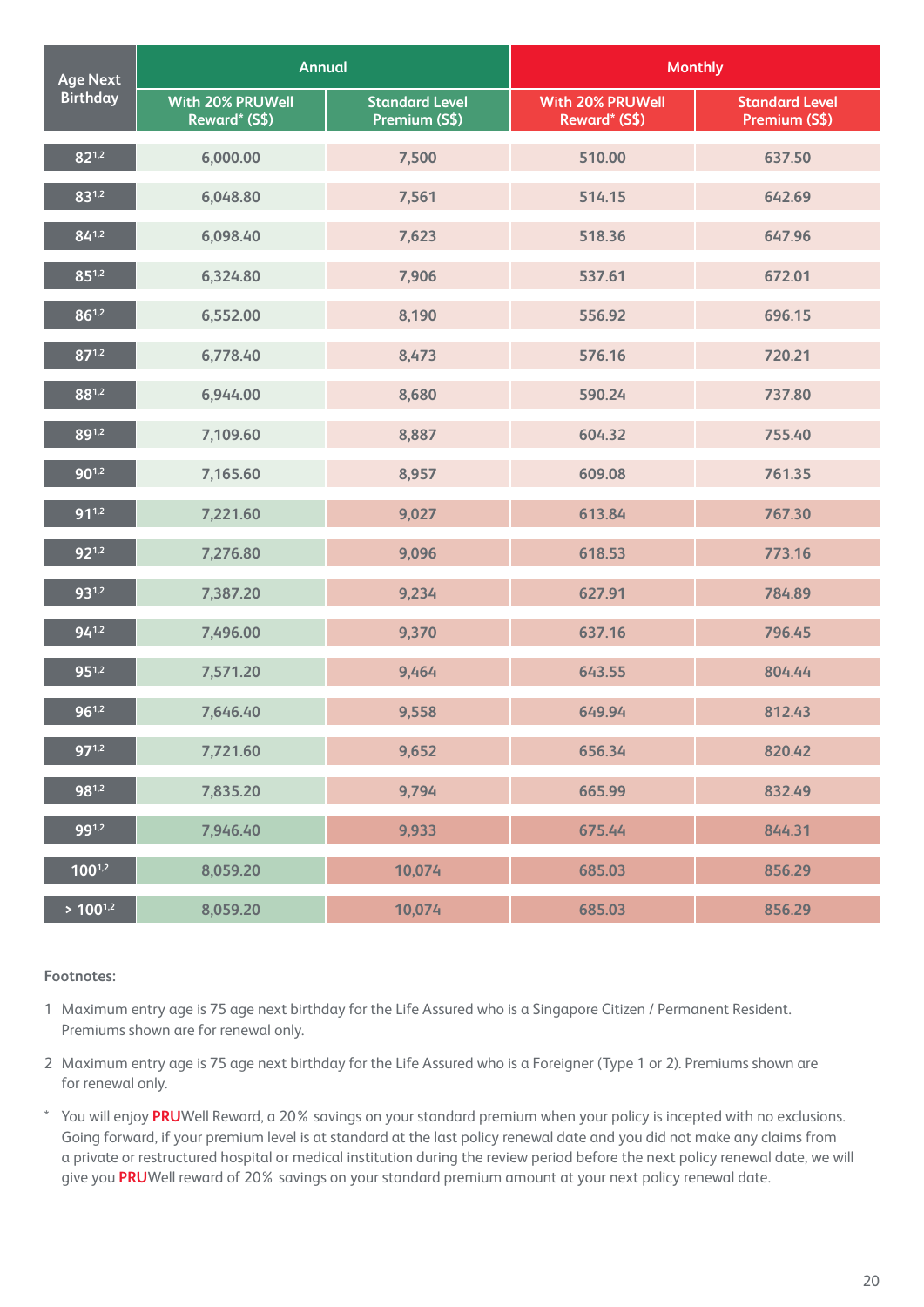## **PRUExtra Preferred** CoPay Premiums

(Inclusive of 7% GST)

For Singapore Citizens / Singapore Permanent Residents / Foreigners with Eligible Valid Pass (Type 1) / Foreigners who are dependants of Singapore Citizens or of Singapore Permanent Residents (Type 2)

| <b>Age Next</b>         | <b>Annual</b>                     |                                        | <b>Monthly</b>                    |                                        |
|-------------------------|-----------------------------------|----------------------------------------|-----------------------------------|----------------------------------------|
| <b>Birthday</b>         | With 20% PRUWell<br>Reward* (S\$) | <b>Standard Level</b><br>Premium (S\$) | With 20% PRUWell<br>Reward* (S\$) | <b>Standard Level</b><br>Premium (S\$) |
| $\mathbf{1}$            | 396.80                            | 496                                    | 33.73                             | 42.16                                  |
| $\overline{2}$          | 396.80                            | 496                                    | 33.73                             | 42.16                                  |
| $\overline{\mathbf{3}}$ | 392.80                            | 491                                    | 33.39                             | 41.74                                  |
| 4                       | 392.80                            | 491                                    | 33.39                             | 41.74                                  |
| $\overline{\mathbf{5}}$ | 380.00                            | 475                                    | 32.30                             | 40.38                                  |
| $6\phantom{a}$          | 368.00                            | 460                                    | 31.28                             | 39.10                                  |
| $\overline{7}$          | 355.20                            | 444                                    | 30.19                             | 37.74                                  |
| $\boldsymbol{8}$        | 342.40                            | 428                                    | 29.10                             | 36.38                                  |
| $\overline{9}$          | 329.60                            | 412                                    | 28.02                             | 35.02                                  |
| 10                      | 317.60                            | 397                                    | 27.00                             | 33.75                                  |
| 11                      | 302.40                            | 378                                    | 25.70                             | 32.13                                  |
| 12                      | 304.00                            | 380                                    | 25.84                             | 32.30                                  |
| 13                      | 304.80                            | 381                                    | 25.91                             | 32.39                                  |
| 14                      | 304.80                            | 381                                    | 25.91                             | 32.39                                  |
| 15                      | 304.80                            | 381                                    | 25.91                             | 32.39                                  |
| 16                      | 306.40                            | 383                                    | 26.04                             | 32.56                                  |
| 17 <sub>2</sub>         | 306.40                            | 383                                    | 26.04                             | 32.56                                  |
| 18                      | 306.40                            | 383                                    | 26.04                             | 32.56                                  |
| 19                      | 306.40                            | 383                                    | 26.04                             | 32.56                                  |
| 20                      | 306.40                            | 383                                    | 26.04                             | 32.56                                  |
| 21                      | 338.40                            | 423                                    | 28.76                             | 35.96                                  |
| 22                      | 338.40                            | 423                                    | 28.76                             | 35.96                                  |
| 23                      | 340.00                            | 425                                    | 28.90                             | 36.13                                  |
| 24                      | 340.00                            | 425                                    | 28.90                             | 36.13                                  |
| 25                      | 340.00                            | 425                                    | 28.90                             | 36.13                                  |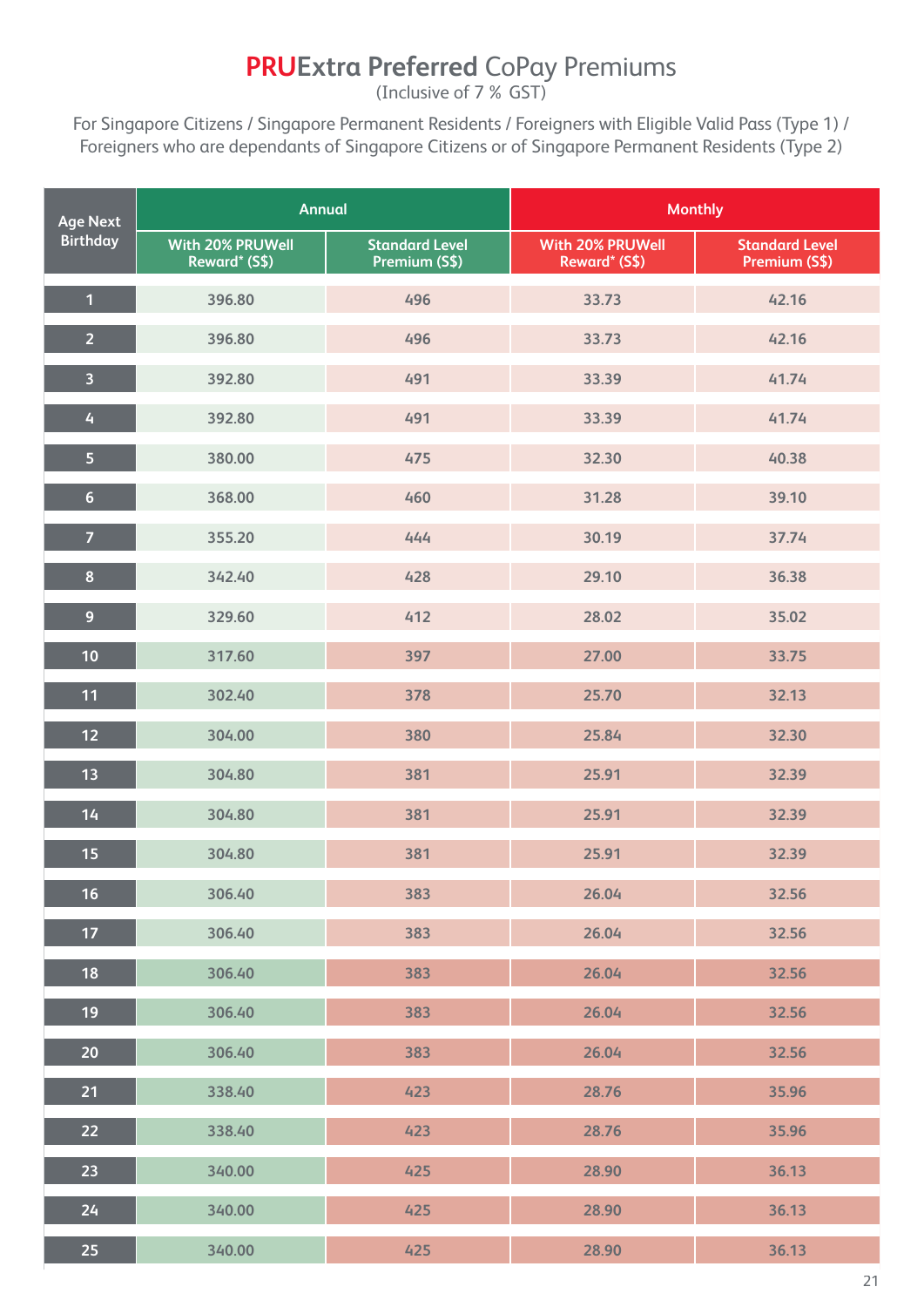| <b>Age Next</b> | <b>Annual</b>                     |                                        | <b>Monthly</b>                           |                                        |
|-----------------|-----------------------------------|----------------------------------------|------------------------------------------|----------------------------------------|
| <b>Birthday</b> | With 20% PRUWell<br>Reward* (S\$) | <b>Standard Level</b><br>Premium (S\$) | <b>With 20% PRUWell</b><br>Reward* (S\$) | <b>Standard Level</b><br>Premium (S\$) |
| 26              | 340.00                            | 425                                    | 28.90                                    | 36.13                                  |
| 27              | 344.80                            | 431                                    | 29.31                                    | 36.64                                  |
| 28              | 350.40                            | 438                                    | 29.78                                    | 37.23                                  |
| 29              | 355.20                            | 444                                    | 30.19                                    | 37.74                                  |
| 30              | 360.80                            | 451                                    | 30.67                                    | 38.34                                  |
| 31              | 380.80                            | 476                                    | 32.37                                    | 40.46                                  |
| 32              | 386.40                            | 483                                    | 32.84                                    | 41.06                                  |
| 33              | 391.20                            | 489                                    | 33.25                                    | 41.57                                  |
| 34              | 396.80                            | 496                                    | 33.73                                    | 42.16                                  |
| 35              | 401.60                            | 502                                    | 34.14                                    | 42.67                                  |
| 36              | 407.20                            | 509                                    | 34.61                                    | 43.27                                  |
| 37              | 412.80                            | 516                                    | 35.09                                    | 43.86                                  |
| 38              | 418.40                            | 523                                    | 35.56                                    | 44.46                                  |
| 39              | 424.00                            | 530                                    | 36.04                                    | 45.05                                  |
| 40              | 428.80                            | 536                                    | 36.45                                    | 45.56                                  |
| 41              | 564.80                            | 706                                    | 48.01                                    | 60.01                                  |
| 42              | 572.80                            | 716                                    | 48.69                                    | 60.86                                  |
| 43              | 628.00                            | 785                                    | 53.38                                    | 66.73                                  |
| 44              | 646.40                            | 808                                    | 54.94                                    | 68.68                                  |
| 45              | 646.40                            | 808                                    | 54.94                                    | 68.68                                  |
| 46              | 646.40                            | 808                                    | 54.94                                    | 68.68                                  |
| 47              | 646.40                            | 808                                    | 54.94                                    | 68.68                                  |
| 48              | 646.40                            | 808                                    | 54.94                                    | 68.68                                  |
| 49              | 646.40                            | 808                                    | 54.94                                    | 68.68                                  |
| 50              | 646.40                            | 808                                    | 54.94                                    | 68.68                                  |
| 51              | 847.20                            | 1,059                                  | 72.01                                    | 90.02                                  |
| 52              | 852.00                            | 1,065                                  | 72.42                                    | 90.53                                  |
| 53              | 871.20                            | 1,089                                  | 74.05                                    | 92.57                                  |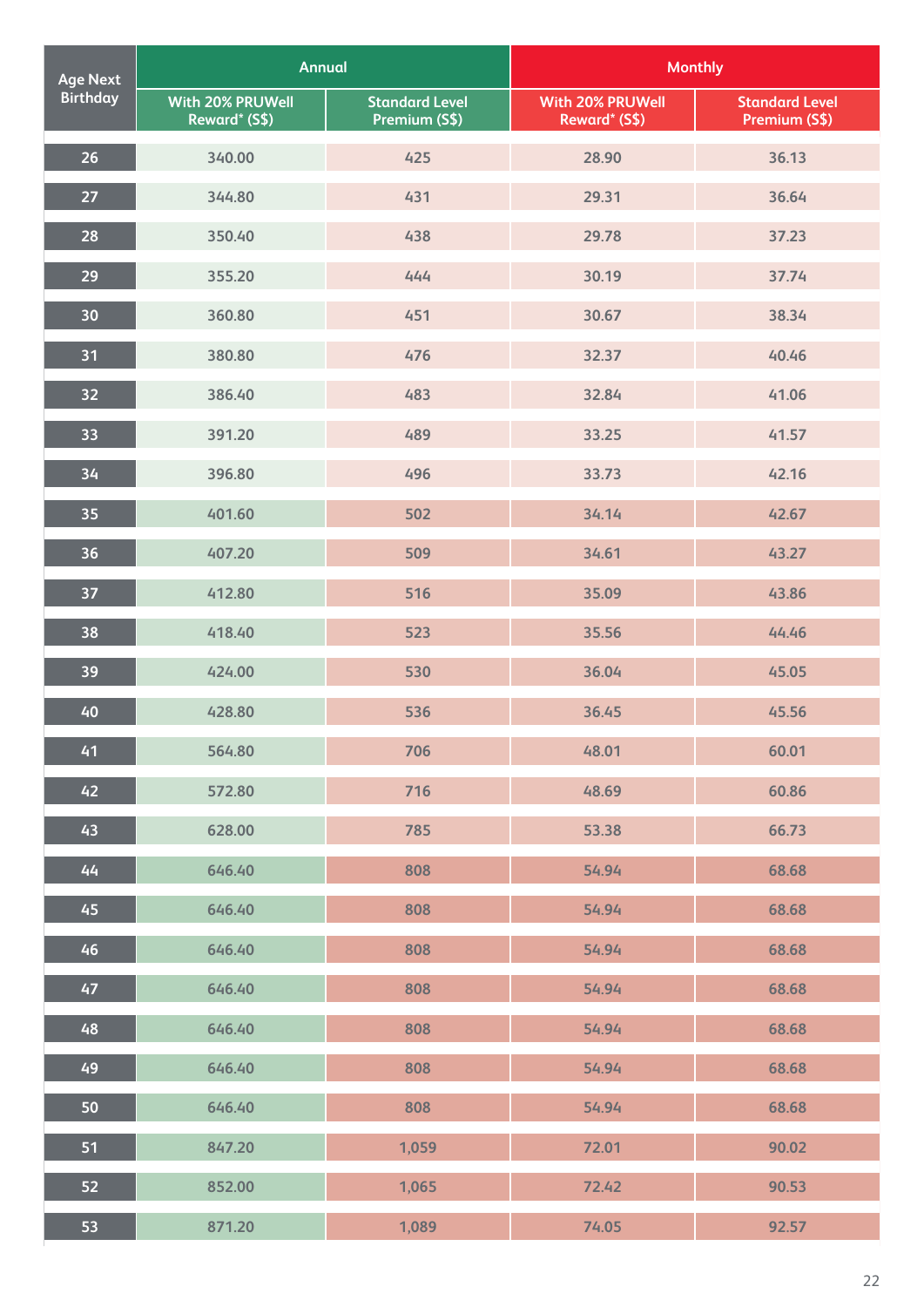| <b>Age Next</b> | <b>Annual</b>                     |                                        | <b>Monthly</b>                           |                                        |
|-----------------|-----------------------------------|----------------------------------------|------------------------------------------|----------------------------------------|
| <b>Birthday</b> | With 20% PRUWell<br>Reward* (S\$) | <b>Standard Level</b><br>Premium (S\$) | <b>With 20% PRUWell</b><br>Reward* (S\$) | <b>Standard Level</b><br>Premium (S\$) |
| 54              | 936.80                            | 1,171                                  | 79.63                                    | 99.54                                  |
| 55              | 960.00                            | 1,200                                  | 81.60                                    | 102.00                                 |
| 56              | 1,163.20                          | 1,454                                  | 98.87                                    | 123.59                                 |
| 57              | 1,170.40                          | 1,463                                  | 99.48                                    | 124.36                                 |
| 58              | 1,174.40                          | 1,468                                  | 99.82                                    | 124.78                                 |
| 59              | 1,295.20                          | 1,619                                  | 110.09                                   | 137.62                                 |
| 60              | 1,344.00                          | 1,680                                  | 114.24                                   | 142.80                                 |
| 61              | 1,649.60                          | 2,062                                  | 140.22                                   | 175.27                                 |
| 62              | 1,678.40                          | 2,098                                  | 142.66                                   | 178.33                                 |
| 63              | 1,800.00                          | 2,250                                  | 153.00                                   | 191.25                                 |
| 64              | 1,874.40                          | 2,343                                  | 159.32                                   | 199.16                                 |
| 65              | 1,874.40                          | 2,343                                  | 159.32                                   | 199.16                                 |
| 66              | 2,285.60                          | 2,857                                  | 194.28                                   | 242.85                                 |
| 67              | 2,440.00                          | 3,050                                  | 207.40                                   | 259.25                                 |
| 68              | 2,595.20                          | 3,244                                  | 220.59                                   | 275.74                                 |
| 69              | 2,613.60                          | 3,267                                  | 222.16                                   | 277.70                                 |
| 70              | 2,632.80                          | 3,291                                  | 223.79                                   | 279.74                                 |
| 71              | 2,872.80                          | 3,591                                  | 244.19                                   | 305.24                                 |
| 72              | 2,893.60                          | 3,617                                  | 245.96                                   | 307.45                                 |
| 73              | 3,013.60                          | 3,767                                  | 256.16                                   | 320.20                                 |
| 74              | 3,160.80                          | 3,951                                  | 268.67                                   | 335.84                                 |
| 75              | 3,292.80                          | 4,116                                  | 279.89                                   | 349.86                                 |
| $76^{1,2}$      | 3,429.60                          | 4,287                                  | 291.52                                   | 364.40                                 |
| $77^{1,2}$      | 3,563.20                          | 4,454                                  | 302.87                                   | 378.59                                 |
| $78^{1,2}$      | 3,695.20                          | 4,619                                  | 314.09                                   | 392.62                                 |
| $79^{1,2}$      | 3,827.20                          | 4,784                                  | 325.31                                   | 406.64                                 |
| $80^{1,2}$      | 3,952.00                          | 4,940                                  | 335.92                                   | 419.90                                 |
| $81^{1,2}$      | 4,076.80                          | 5,096                                  | 346.53                                   | 433.16                                 |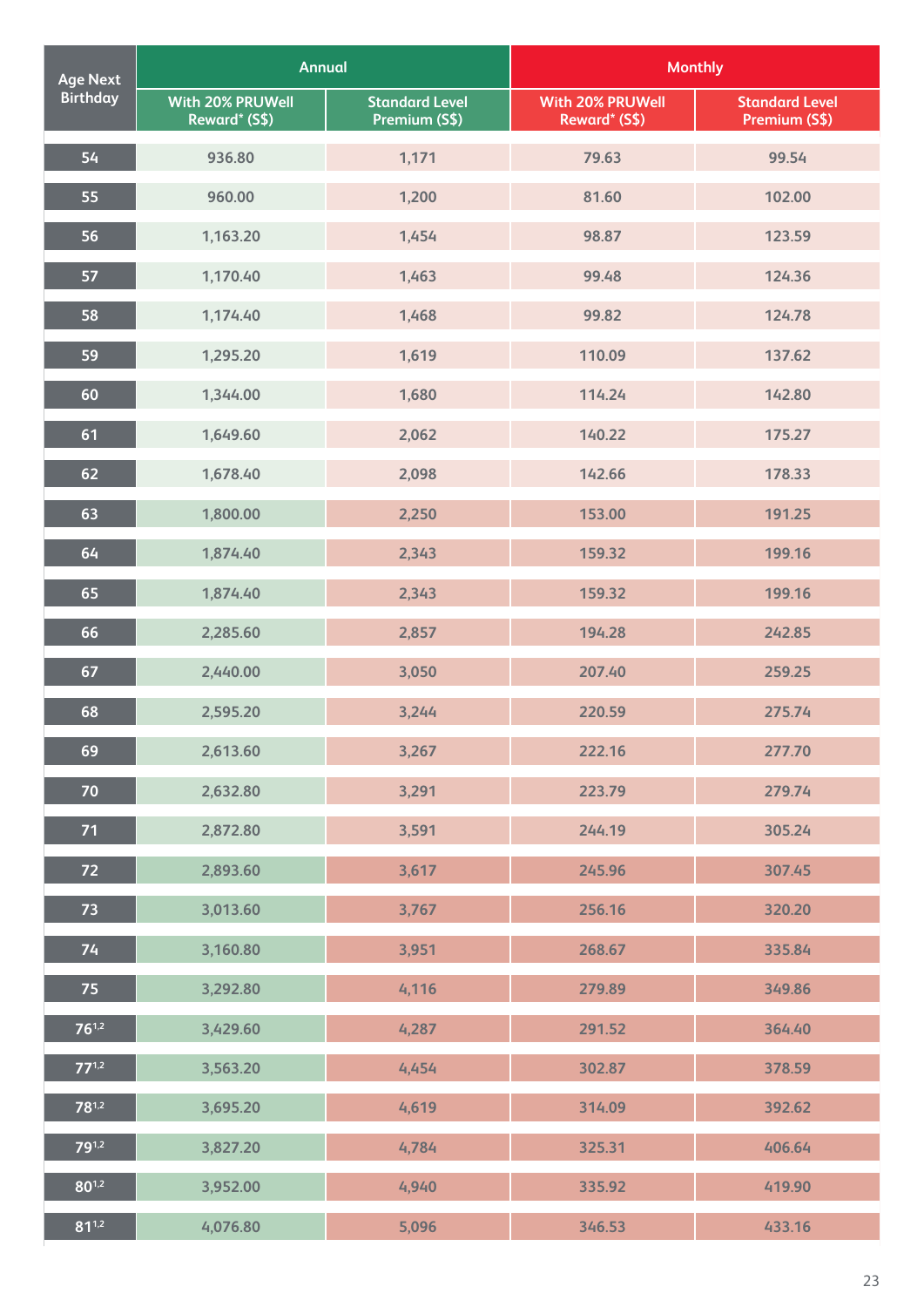| <b>Age Next</b> | <b>Annual</b>                     |                                        | <b>Monthly</b>                           |                                        |
|-----------------|-----------------------------------|----------------------------------------|------------------------------------------|----------------------------------------|
| <b>Birthday</b> | With 20% PRUWell<br>Reward* (S\$) | <b>Standard Level</b><br>Premium (S\$) | <b>With 20% PRUWell</b><br>Reward* (S\$) | <b>Standard Level</b><br>Premium (S\$) |
| $82^{1,2}$      | 4,200.00                          | 5,250                                  | 357.00                                   | 446.25                                 |
| 831,2           | 4,234.40                          | 5,293                                  | 359.92                                   | 449.91                                 |
| $84^{1,2}$      | 4,269.60                          | 5,337                                  | 362.92                                   | 453.65                                 |
| $85^{1,2}$      | 4,428.00                          | 5,535                                  | 376.38                                   | 470.48                                 |
| $86^{1,2}$      | 4,586.40                          | 5,733                                  | 389.84                                   | 487.31                                 |
| $87^{1,2}$      | 4,745.60                          | 5,932                                  | 403.38                                   | 504.22                                 |
| 881,2           | 4,860.80                          | 6,076                                  | 413.17                                   | 516.46                                 |
| 891,2           | 4,976.80                          | 6,221                                  | 423.03                                   | 528.79                                 |
| $90^{1,2}$      | 5,016.00                          | 6,270                                  | 426.36                                   | 532.95                                 |
| $91^{1,2}$      | 5,055.20                          | 6,319                                  | 429.69                                   | 537.12                                 |
| $92^{1,2}$      | 5,094.40                          | 6,368                                  | 433.02                                   | 541.28                                 |
| $93^{1,2}$      | 5,171.20                          | 6,464                                  | 439.55                                   | 549.44                                 |
| $94^{1,2}$      | 5,247.20                          | 6,559                                  | 446.01                                   | 557.52                                 |
| $95^{1,2}$      | 5,300.00                          | 6,625                                  | 450.50                                   | 563.13                                 |
| $96^{1,2}$      | 5,352.80                          | 6,691                                  | 454.99                                   | 568.74                                 |
| $97^{1,2}$      | 5,405.60                          | 6,757                                  | 459.48                                   | 574.35                                 |
| 981,2           | 5,484.80                          | 6,856                                  | 466.21                                   | 582.76                                 |
| $99^{1,2}$      | 5,563.20                          | 6,954                                  | 472.87                                   | 591.09                                 |
| $100^{1,2}$     | 5,641.60                          | 7,052                                  | 479.54                                   | 599.42                                 |
| $> 100^{1,2}$   | 5,641.60                          | 7,052                                  | 479.54                                   | 599.42                                 |

1 Maximum entry age is 75 age next birthday for the Life Assured who is a Singapore Citizen / Permanent Resident. Premiums shown are for renewal only.

- 2 Maximum entry age is 75 age next birthday for the Life Assured who is a Foreigner (Type 1 or 2). Premiums shown are for renewal only.
- \* You will enjoy **PRU**Well Reward, a 20% savings on your standard premium when your policy is incepted with no exclusions. Going forward, if your premium level is at standard at the last policy renewal date and you did not make any claims from a private or restructured hospital or medical institution during the review period before the next policy renewal date, we will give you **PRU**Well reward of 20% savings on your standard premium amount at your next policy renewal date.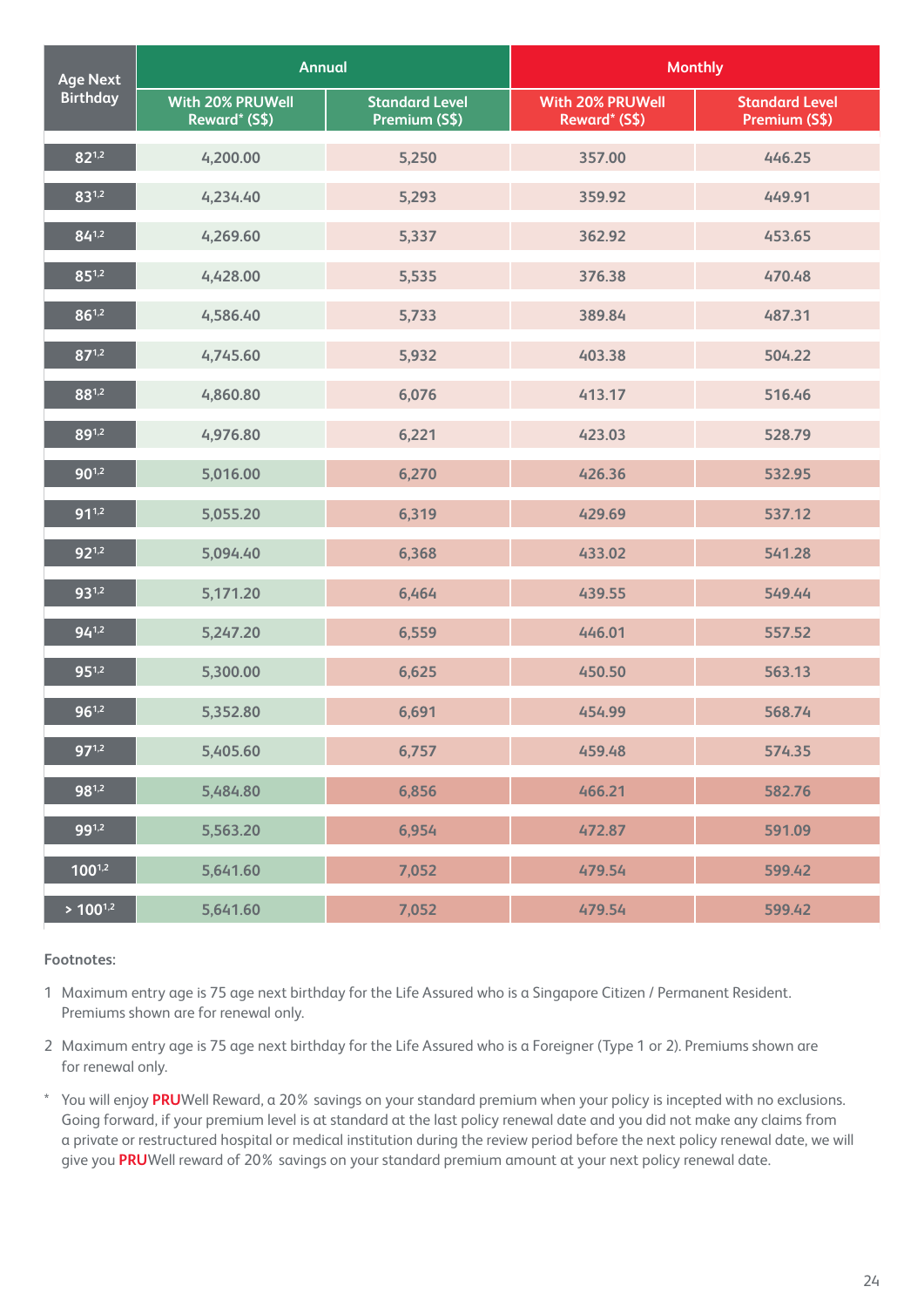## **PRUExtra Premier Lite** CoPay Premiums

(Inclusive of 7% GST)

For Singapore Citizens / Singapore Permanent Residents / Foreigners with Eligible Valid Pass (Type 1) / Foreigners who are dependants of Singapore Citizens or of Singapore Permanent Residents (Type 2)

| <b>Age Next Birthday</b> | <b>Annual (S\$)</b> | Monthly (S\$) |
|--------------------------|---------------------|---------------|
| $\overline{\mathbf{1}}$  | 239                 | 20.32         |
| $\overline{2}$           | 239                 | 20.32         |
| $\overline{\mathbf{3}}$  | 239                 | 20.32         |
| $\overline{4}$           | 239                 | 20.32         |
| 5                        | 239                 | 20.32         |
| $6\phantom{a}$           | 240                 | 20.40         |
| $\overline{7}$           | 240                 | 20.40         |
| $\bf{8}$                 | 240                 | 20.40         |
| $\overline{9}$           | 240                 | 20.40         |
| 10                       | 240                 | 20.40         |
| 11                       | 240                 | 20.40         |
| $12$                     | 240                 | 20.40         |
| 13                       | 241                 | 20.49         |
| 14                       | 241                 | 20.49         |
| 15                       | 241                 | 20.49         |
| 16                       | 241                 | 20.49         |
| $17$                     | 242                 | 20.57         |
| 18                       | 242                 | 20.57         |
| 19                       | 242                 | 20.57         |
| 20                       | 243                 | 20.66         |
| 21                       | 243                 | 20.66         |
| 22                       | 243                 | 20.66         |
| 23                       | 245                 | 20.83         |
| 24                       | 245                 | 20.83         |
| 25                       | 245                 | 20.83         |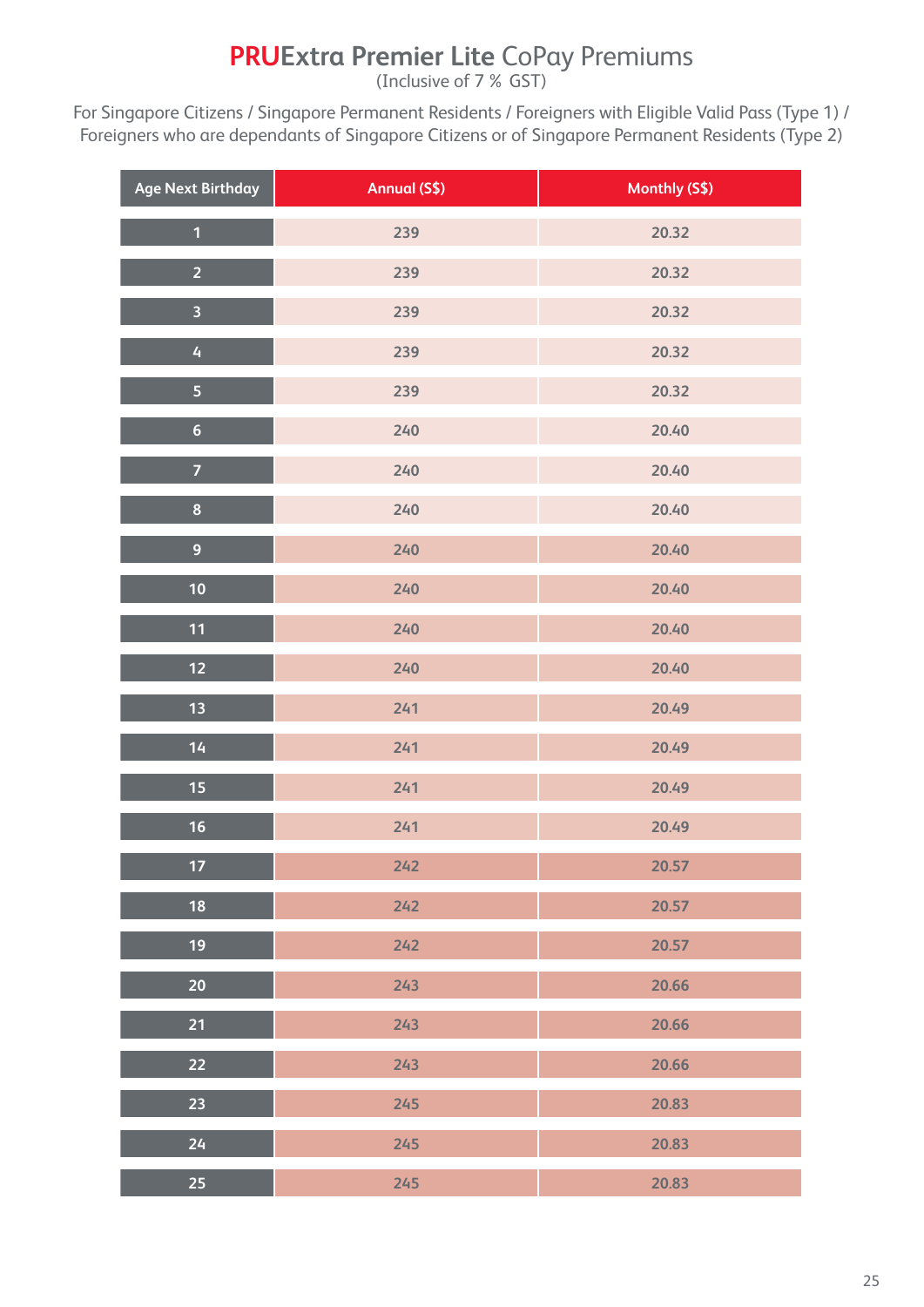| <b>Age Next Birthday</b> | <b>Annual (S\$)</b> | Monthly (S\$) |
|--------------------------|---------------------|---------------|
| $26\phantom{.}$          | 247                 | 21.00         |
| 27                       | 247                 | 21.00         |
| 28                       | 247                 | 21.00         |
| $\overline{29}$          | 249                 | 21.17         |
| 30                       | 249                 | 21.17         |
| 31                       | 251                 | 21.34         |
| $\overline{32}$          | 252                 | 21.42         |
| 33                       | 254                 | 21.59         |
| 34                       | 263                 | 22.36         |
| 35 <sub>1</sub>          | 270                 | 22.95         |
| 36                       | 279                 | 23.72         |
| 37                       | 292                 | 24.82         |
| 38                       | 303                 | 25.76         |
| 39                       | 308                 | 26.18         |
| 40                       | 314                 | 26.69         |
| 41                       | 335                 | 28.48         |
| 42                       | 347                 | 29.50         |
| 43                       | 359                 | 30.52         |
| 44                       | 365                 | 31.03         |
| 45                       | 381                 | 32.39         |
| 46                       | 401                 | 34.09         |
| 47                       | 401                 | 34.09         |
| 48                       | 401                 | 34.09         |
| 49                       | 401                 | 34.09         |
| 50                       | 401                 | 34.09         |
| 51                       | 473                 | 40.21         |
| 52                       | 541                 | 45.99         |
| 53                       | 567                 | 48.20         |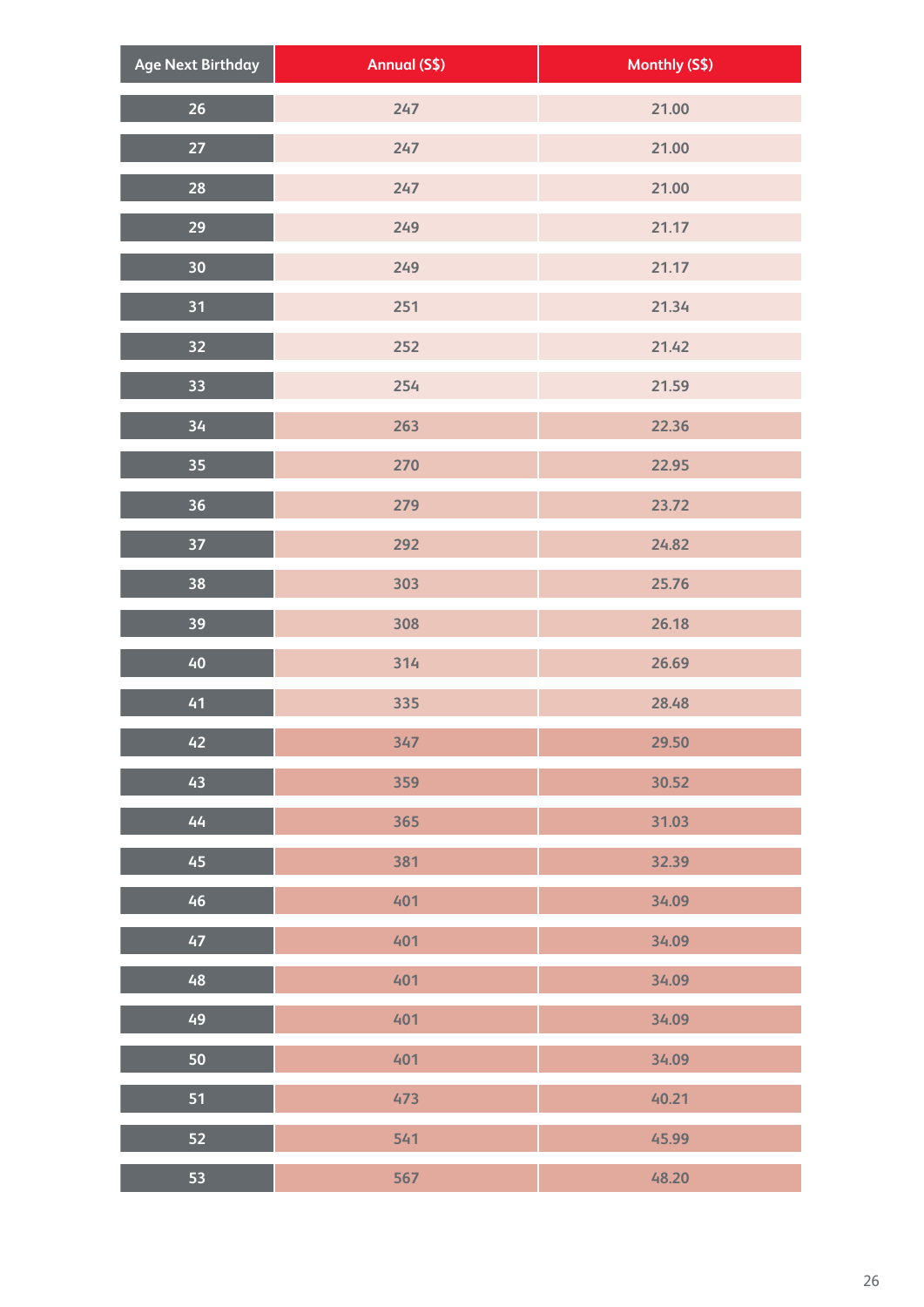| <b>Age Next Birthday</b> | Annual (S\$) | Monthly (S\$) |
|--------------------------|--------------|---------------|
| 54                       | 569          | 48.37         |
| 55                       | 574          | 48.79         |
| 56                       | 642          | 54.57         |
| 57                       | 666          | 56.61         |
| 58                       | 693          | 58.91         |
| 59                       | 698          | 59.33         |
| 60                       | 701          | 59.59         |
| 61                       | 847          | 72.00         |
| 62                       | 900          | 76.50         |
| 63                       | 951          | 80.84         |
| 64                       | 963          | 81.86         |
| 65                       | 963          | 81.86         |
| 66                       | 1,192        | 101.32        |
| 67                       | 1,272        | 108.12        |
| 68                       | 1,352        | 114.92        |
| 69                       | 1,364        | 115.94        |
| 70                       | 1,368        | 116.28        |
| 71                       | 1,767        | 150.20        |
| 72                       | 1,789        | 152.07        |
| 73                       | 1,789        | 152.07        |
| 74                       | 2,027        | 172.30        |
| 75                       | 2,052        | 174.42        |
| $76^{1,2}$               | 2,225        | 189.13        |
| $77^{1,2}$               | 2,324        | 197.54        |
| $78^{1,2}$               | 2,352        | 199.92        |
| 791,2                    | 2,601        | 221.09        |
| $80^{1,2}$               | 2,633        | 223.81        |
| $81^{1,2}$               | 2,831        | 240.64        |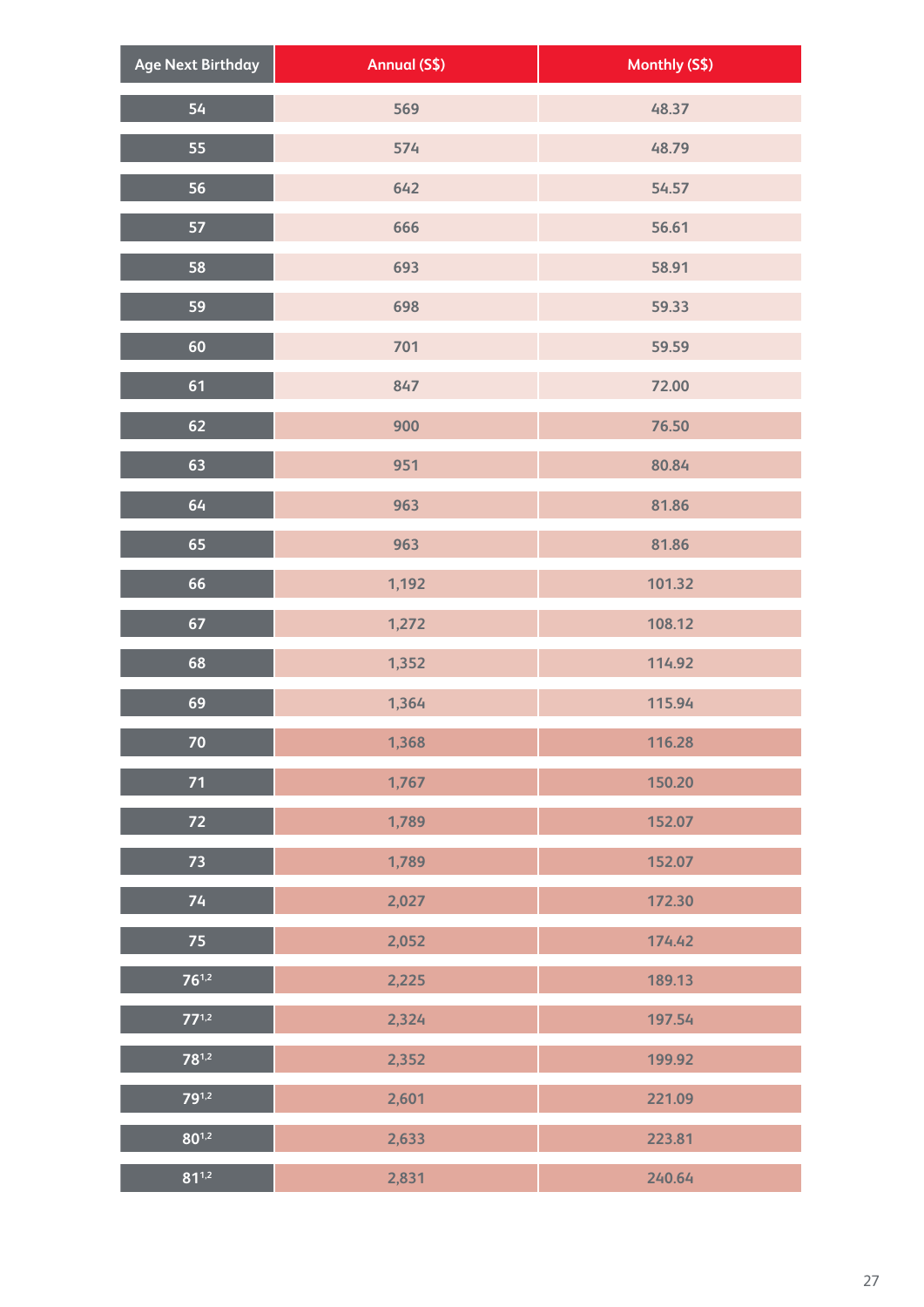| <b>Age Next Birthday</b> | <b>Annual (S\$)</b> | Monthly (S\$) |
|--------------------------|---------------------|---------------|
| $82^{1,2}$               | 2,946               | 250.41        |
| $83^{1,2}$               | 2,981               | 253.39        |
| $84^{1,2}$               | 3,093               | 262.91        |
| $85^{1,2}$               | 3,131               | 266.14        |
| $86^{1,2}$               | 3,323               | 282.46        |
| $87^{1,2}$               | 3,438               | 292.23        |
| $88^{1,2}$               | 3,480               | 295.80        |
| 891,2                    | 3,605               | 306.43        |
| $90^{1,2}$               | 3,634               | 308.89        |
| $91^{1,2}$               | 3,663               | 311.36        |
| $92^{1,2}$               | 3,690               | 313.65        |
| $93^{1,2}$               | 3,735               | 317.48        |
| $94^{1,2}$               | 3,800               | 323.00        |
| $95^{1,2}$               | 3,839               | 326.32        |
| $96^{1,2}$               | 3,876               | 329.46        |
| $97^{1,2}$               | 3,915               | 332.78        |
| $98^{1,2}$               | 3,962               | 336.77        |
| 991,2                    | 4,050               | 344.25        |
| $100^{1,2}$              | 4,078               | 346.63        |
| $> 100^{1,2}$            | 4,078               | 346.63        |

- 1 Maximum entry age is 75 age next birthday for the Life Assured who is a Singapore Citizen / Permanent Resident. Premiums shown are for renewal only.
- 2 Maximum entry age is 75 age next birthday for the Life Assured who is a Foreigner (Type 1 or 2). Premiums shown are for renewal only.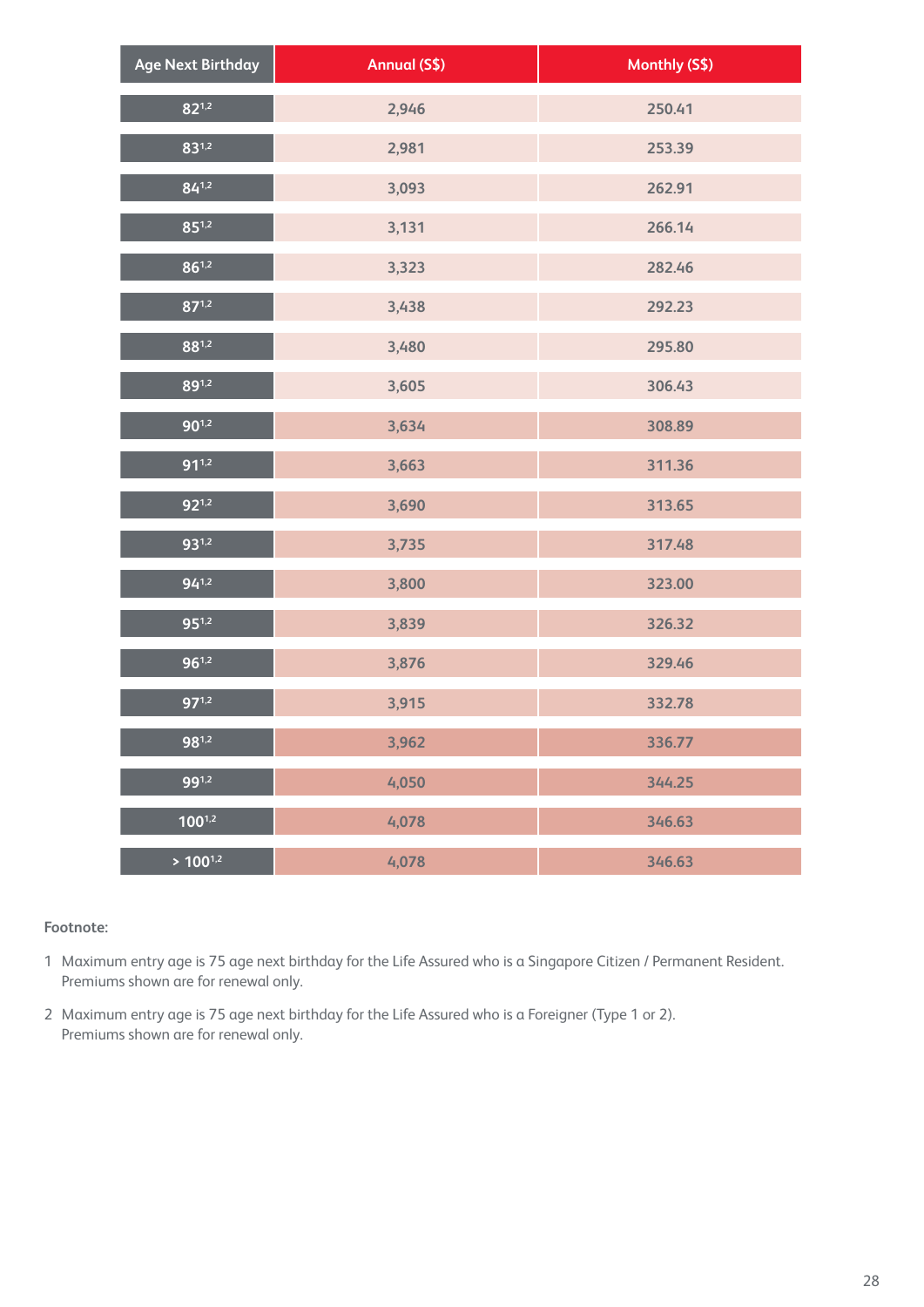## **PRUExtra Plus** CoPay Premiums

(Inclusive of 7% GST)

For Singapore Citizens / Singapore Permanent Residents / Foreigners with Eligible Valid Pass (Type 1) / Foreigners who are dependants of Singapore Citizens or of Singapore Permanent Residents (Type 2)

| <b>Age Next Birthday</b>              | Annual (S\$) | Monthly (S\$) |
|---------------------------------------|--------------|---------------|
| $1 - 5$                               | 220          | 18.70         |
| $6 - 20$                              | 220          | 18.70         |
| $21 - 30$                             | 225          | 19.13         |
| $31 - 40$                             | 246          | 20.91         |
| $41 - 50$                             | 307          | 26.10         |
| $51 - 55$                             | 441          | 37.49         |
| $56 - 60$                             | 590          | 50.15         |
| $61 - 65$                             | 816          | 69.36         |
| $66 - 70$                             | 1,064        | 90.44         |
| $71 - 73$                             | 1,368        | 116.28        |
| $74 - 75$                             | 1,585        | 134.73        |
| $76 - 78^{1,2}$                       | 1,778        | 151.13        |
| $79 - 80^{1,2}$                       | 1,900        | 161.50        |
| $81 - 83^{1,2}$                       | 2,019        | 171.62        |
| $84 - 85^{1,2}$                       | 2,099        | 178.42        |
| $86 - 88^{1,2}$                       | 2,314        | 196.69        |
| $89 - 90^{1,2}$                       | 2,382        | 202.47        |
| $\overline{91} - \overline{93^{1,2}}$ | 2,454        | 208.59        |
| $94 - 95^{1,2}$                       | 2,528        | 214.88        |
| $96 - 98^{1,2}$                       | 2,603        | 221.26        |
| $99 - 100^{1,2}$                      | 2,680        | 227.80        |
| $> 100^{1,2}$                         | 2,680        | 227.80        |

- 1 Maximum entry age is 75 age next birthday for the Life Assured who is a Singapore Citizen / Permanent Resident. Premiums shown are for renewal only.
- 2 Maximum entry age is 75 age next birthday for the Life Assured who is a Foreigner (Type 1 or 2). Premiums shown are for renewal only.